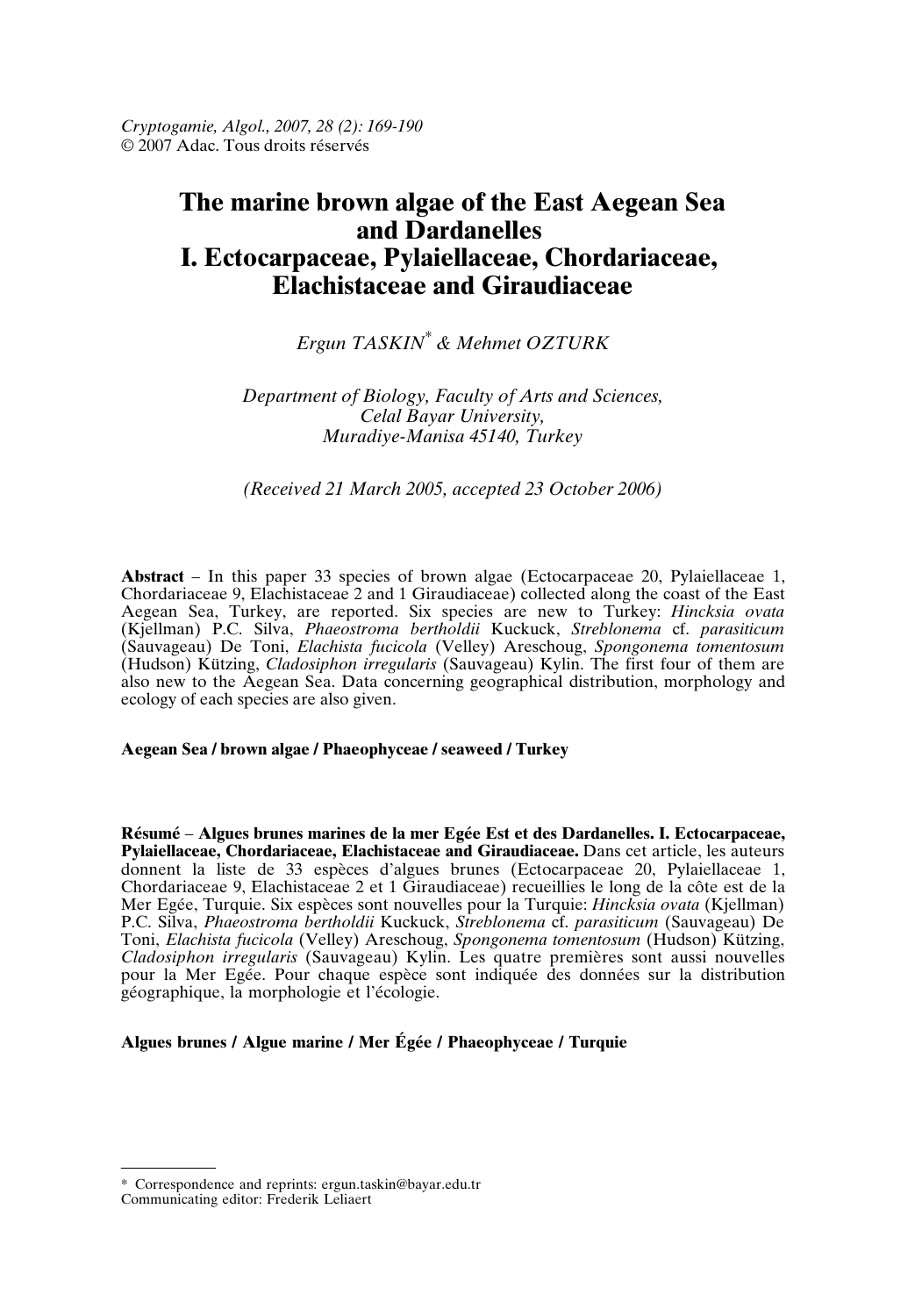## **INTRODUCTION**

The first paper in which seaweeds from the Aegean coast of Turkey were reported is that by Forsskål (1775), who recorded three species from the islands of Imbros and Tenedos: *Ulva intestinalis* L., *Fucus pavonicus* L. and *Conferva viridis* Forsskål. Later, plants from Mytilene and the Gulf of Izmir were quoted by Kuckuck (1958). More recently, the marine algae of the Aegean Sea have been investigated by Guner (1970), Haritonidis & Tsekos (1974), Coppejans (1974), Ozturk & Guner (1986), Athanasiadis (1987), Dural *et al.* (1997), Kurt *et al.* (2000) and Taskin *et al.* (2004). The marine algae of the Dardanelles have been investigated by Aysel *et al.* (1991, 1993) and Taskin *et al.* (2003). Several studies including or dealing only with the brown algae of the Aegean Sea have been made by Nizamuddin & Lehnberg (1970), Tsekos & Haritonidis (1974), Haritonidis & Tsekos (1975), Guner *et al.* (1983-1984), Ozturk (1983, 1988, 1993, 1996a, 1996b), Athanasiadis (1985), Ozturk & Guner (1986) and Sartoni & De Biasi (1999). In particular, the families that are examined in this paper have been previously investigated by Ozturk & Guner (1986), Athanasiadis (1987) and Ozturk (1993, 1996b).

The first general list of the marine algae of Turkey was made by Guven & Oztig (1971), who recorded 174 species. The list by Zeybek *et al.* (1993) of the marine algae of Turkey consisted of 612 species. In particular, as concerns the brown algae, Ribera *et al*. (1992) reported 86 genera and 265 taxa at specific and infraspecific level from the Mediterranean Sea, 102 of which from Greece and 76 of which from Turkey. Conversely, Taskin *et al*. (2001) stated that a total of 144 Phaeophyceae occurred in Turkey.

The aim of the present study is to increase the knowledge of the marine algal flora of Turkey. Therefore, we carried out a detailed floristic study of a narrow area along the Aegean coast of Turkey.

In this first contribution, 33 brown algae are treated, six of which are new to Turkey: *Hincksia ovata* (Kjellman) P.C. Silva, *Phaeostroma bertholdii* Kuckuck, *Spongonema tomentosum* (Hudson) Kützing, *Streblonema* cf. *parasiticum* (Sauvageau) Levring, *Cladosiphon irregularis* (Sauvageau) Kylin and *Elachista fucicola* (Velley) Areschoug. In particular, *H. ovata*, *P. bertholdii*, *S.* cf. *parasiticum* and *E. fucicola* are new to the Aegean Sea.

#### **MATERIALS AND METHODS**

Sampling was made from six different localities between Dardanelles (40º 11'N and 26º 21'E) and Ayvalik (39º 19'N - 26º 41'E) in the years 2002 to 2004 (Fig. 1). The material was collected by SCUBA-diving, and specimens were preserved in 4 % formaldehyde in sea water. Voucher specimens are deposited in Botanic Garden and Herbarium Center (EGE), Ege University (Izmir). Samples were studied using light microscope (Nikon SE) and photomicrographs were taken using Olympus BX 50 microscope. For each species the phytogeographic element is given between brackets according to Furnari *et al.* (1999), using the following abbreviations: Boreo-Tropical Atlantic (BTA); Boreo-Atlantic (BA); Circumboreal (CB) Cosmopolite (C); Indo-Atlantic (IA); Subcosmopolite (SC); Mediterranean (M); Atlanto-Pacific cold temperate (AP); Circum boreo-austral  $(CBA)$ .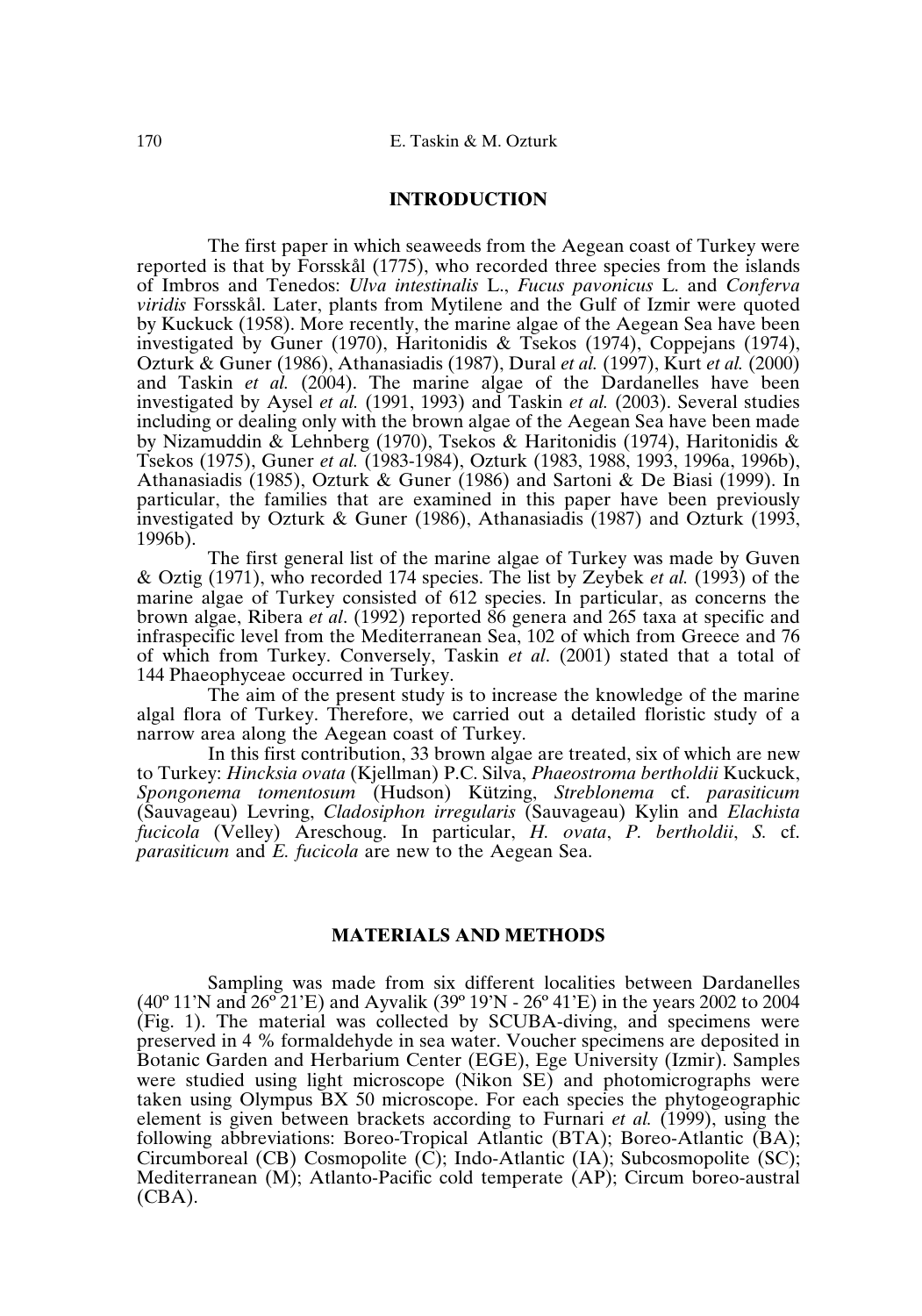

Fig. 1. Map of the study area showing sample sites.

## **RESULTS**

## PHAEOPHYCEAE

## ECTOCARPACEAE C. Agardh

#### *Acinetospora* Bornet

## *Acinetospora crinita* (Carmichael) Sauvageau 1899: 118

Thallus filamentous, 6-8 cm long, uniseriate, phaeophycean hairs absent; cells of erect filaments containing discoid chloroplasts; plurilocular sporangia 40-50 µm long and 20 µm broad, sessile or with 1-celled stalk; crampons present. Collected at Eceabat, Canakkale and Ayvalik; found from March to July and from October to December; epiphytic on other algae at 1-2 m depth.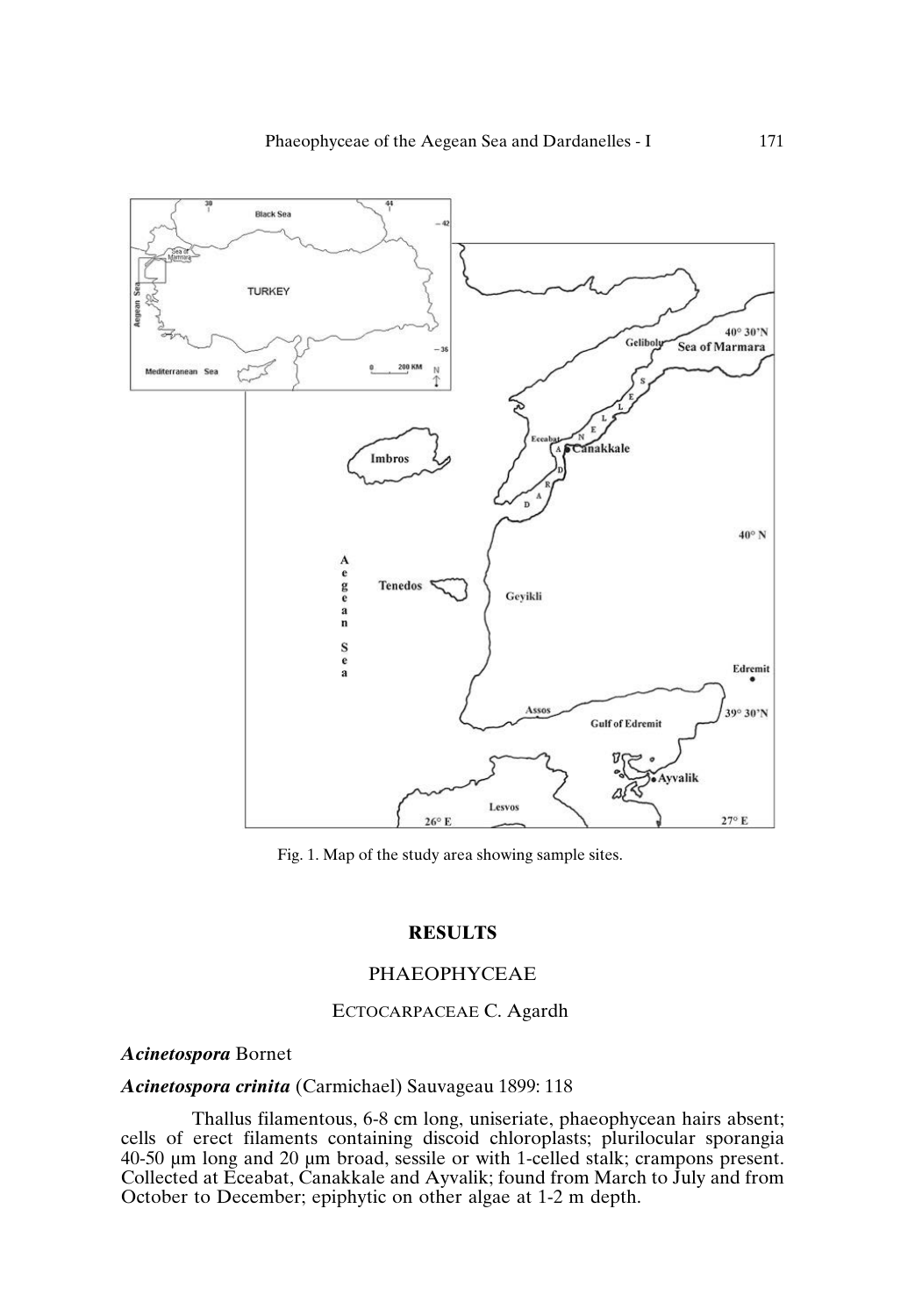*Voucher*: Kilitbahir (Canakkale), 21.iii.2002, Ergun Taskin (ET), EGE 41000.

**Distribution**: NE Atlantic Ocean (Parke & Dixon, 1976; Athanasiadis, 1996; Bartsch & Kuhlenkamp, 2000; Haroun *et al*., 2002; Benhissoune *et al.*, 2002), SW Atlantic Ocean (Stegenga *et al.*, 1997), W Atlantic Ocean (Wynne, 1998), Australia (Womersley, 1987) and common in the Mediterranean Sea (Ribera *et al.,* 1992). [BTA].

**Note**: Kornmann (1953) considered the genus *Acinetospora* as a phase in the life history of some *Feldmannia* and *Giffordia* (=*Hincksia*) species, but Pedersen & Kristiansen (2001) stated that *Acinetospora* is a well-defined genus with characteristic features that clearly separates it from these genera. At the family level Peters & Ramírez (2001) emended the Acinetosporaceae to include also *Feldmannia, Geminocarpus, Hincksia, Pogotrichum* and *Pylaiella*, thus including both filamentous and parenchymatous algae in the family. In this study we follow the classification used by Ribera *et al.* (1992) for the genera *Acinetospora, Feldmannia* and *Hincksia* and that by Pedersen (1984) for the genus *Pylaiella*.

## *Ectocarpus* Lyngbye

#### *Ectocarpus fasciculatus* Harvey 1841: 40

Thallus filamentous, 5 cm long, uniseriate, phaeophycean hairs absent; cells of erect filaments containing ribbon-shaped chloroplasts; plurilocular sporangia abundant, 80-115 µm long and 25-30 µm broad, sessile or on 1-3 celled stalks, usually 3-6 in series adaxially on laterals or scattered on axis. Collected at Eceabat, Canakkale and Ayvalik; found from March to June; epilithic and epiphytic at 0-2 m depth.

*Voucher*: Kilitbahir (Canakkale), 21.iii.2002, ET, EGE 41001.

**Distribution**: NE Atlantic Ocean (Parke & Dixon, 1976; Coppejans, 1995; Athanasiadis, 1996; Bartsch & Kuhlenkamp, 2000), SW Atlantic Ocean (Stegenga *et al.*, 1997), W Atlantic Ocean (Wynne, 1998), Pacific (Kim & Lee, 1992a), Australia (Womersley, 1987) and common in the Mediterranean Sea (Ribera *et al.,* 1992). [AP].

## *Ectocarpus siliculosus* (Dillwyn) Lyngbye 1819: 131 **var.** *siliculosus*

Thallus filamentous, to 15 cm long, uniseriate, phaeophycean hairs absent; cells of erect filaments containing several ribbon-shaped chloroplasts; plurilocular sporangia abundant, (50) 150-180 (250) µm long and 20-25 µm broad, 1-6 celled stalks or sometimes sessile. Collected from all sites; found from January to December; abundant; epilithic and epiphytic at 0-5 m depth.

*Voucher*: Assos (Canakkale), 21.iii.2003, ET, EGE 41002.

**Distribution**: NE Atlantic Ocean (Parke & Dixon, 1976; Athanasiadis, 1996; Bartsch & Kuhlenkamp, 2000; Haroun *et al.*, 2002), SW Atlantic Ocean (Stegenga *et al.*, 1997), W Atlantic Ocean (Wynne, 1998), Pacific Ocean (Kim & Lee, 1992a), Indian Ocean (Silva *et al.*, 1996), Australia (Womersley, 1987) and common in the Mediterranean Sea (Ribera *et al.,* 1992). [C].

**Note**: *Ectocarpus siliculosus* var. *hiemalis* (P.L. *et* H.M. Crouan *ex* Kjellman) Gallardo and *Ectocarpus siliculosus* var. *penicillatus* C. Agardh were treated as synonyms of *Ectocarpus siliculosus* var. *siliculosus* by Guiry *et al.* (2005), but no reasons for such a treatment were given. We follow the traditional treatment as adopted by Gallardo (1992) and Ribera *et al.* (1992).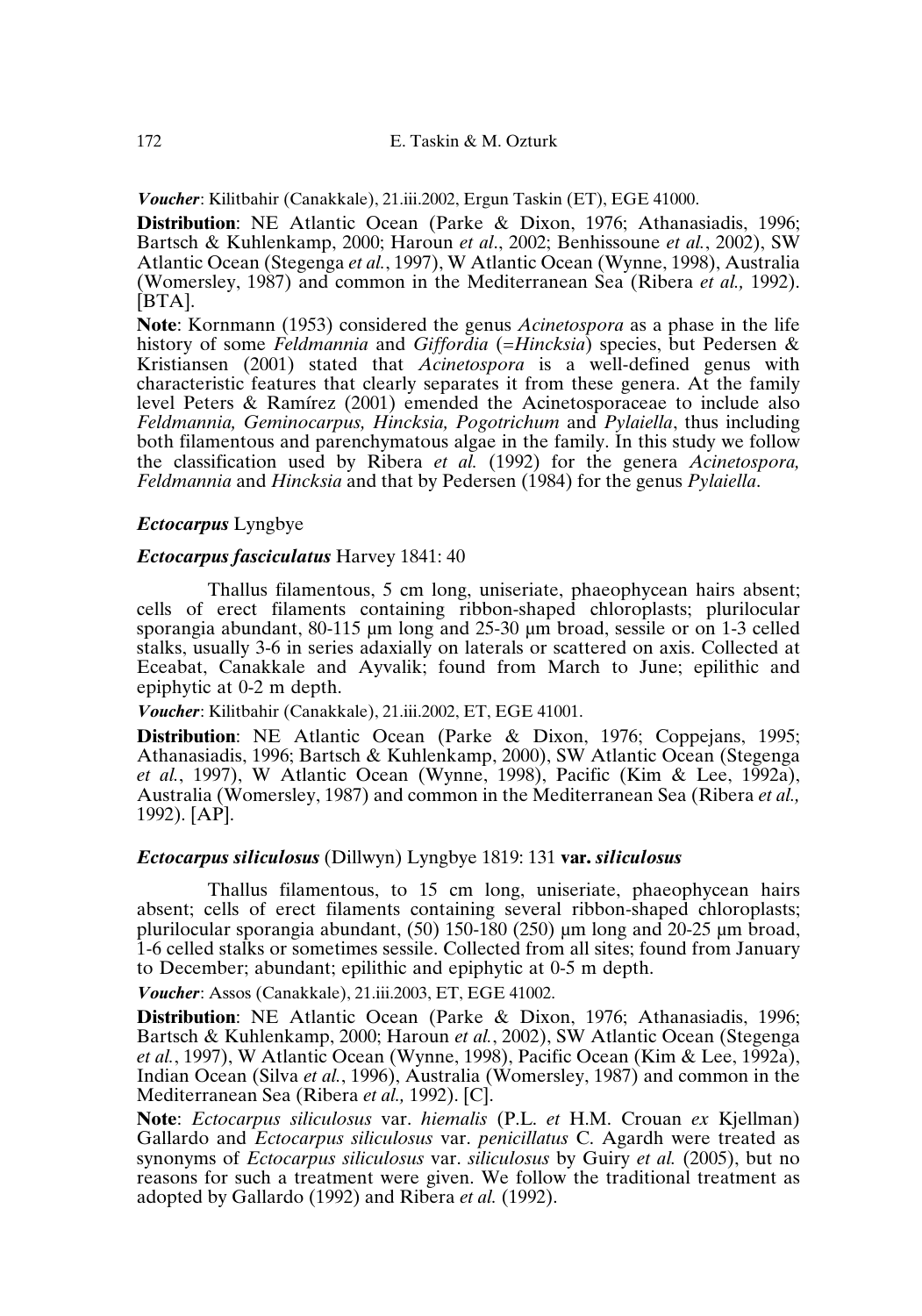## *Ectocarpus siliculosus* **var.** *crouaniorum* (Thuret) Gallardo 1992: 325

Thallus filamentous, uniseriate, phaeophycean hairs absent; cells of erect filaments containing ribbon-shaped chloroplasts; plurilocular sporangia to 200 µm long and 20-25 um broad, stalked. Collected at Ayvalik; found from March to April; epiphytic on other algae at 1 m depth.

*Voucher*: Ayvalik (Balikesir), 30.iv.2002, ET, EGE 41003.

**Distribution**: NE Atlantic Ocean [Cardinal, 1964 as *Ectocarpus confervoides* Le Jolis var. *crouaniorum* "*crouanii*" (Thuret) Cardinal] and Mediterranean Sea [Turkey (Ozturk & Guner, 1986 as *Ectocarpus crouaniorum* "*crouanii*" Thuret; Ribera *et al.*, 1992), Morocco (Benhissoune *et al.*, 2002)]. [BA].

**Note**: *Ectocarpus siliculosus* var. *crouaniorum* has long pedicellate plurilocular sporangia in lower portion and sessile sporangia in upper portion (Cardinal, 1964 as *Ectocarpus confervoides* var. *crouaniorum* "*crouanii*"). In a study on the Korean Ectocarpaceae, this variety was not recognized as taxonomically distinct by Kim & Lee (1992a) who treated it within the species *E. siliculosus* as "*Crouanii Type*".

#### *Ectocarpus siliculosus* **var.** *dasycarpus* (Kuckuck) Gallardo 1992: 325

Thallus filamentous, to 4 cm long, uniseriate, phaeophycean hairs absent; cells of erect filaments containing ribbon-shaped chloroplasts; plurilocular sporangia 230-250 µm long and 10-15 µm broad, stalked. Collected at Eceabat; found from March to May; epiphytic on other algae at 1-2 m depth.

*Voucher*: Kilitbahir (Canakkale), 21.iii.2002, ET, EGE 41004.

**Distribution**: NE Atlantic Ocean [Rosenvinge & Lund, 1941 as *Ectocarpus confervoides* Le Jolis f. *dasycarpus* (Kuckuck) Rosenvinge *et* Lund; Cardinal, 1964 as *E. confervoides* f. *dasycarpus*; Athanasiadis, 1996] and Mediterranean Sea [Turkey (Ozturk & Guner, 1986 as *Ectocarpus dasycarpus* Kuckuck; Ribera *et al.*, 1992), France (Verlaque, 2001), Italy (Ribera *et al.*, 1992; Furnari *et al.*, 1999), Black Sea (Ribera *et al.*, 1992)]. [BA].

## *Ectocarpus siliculosus* **var.** *hiemalis* (P.L. *et* H.M. Crouan *ex* Kjellman) Gallardo 1992: 325

Thallus filamentous, uniseriate, phaeophycean hairs absent; cells of erect filaments containing ribbon-shaped chloroplasts; plurilocular sporangia to 250 µm long and 10-15 µm broad, stalked. Collected at Eceabat; found from March to April; epiphytic on other algae at 0-2 m depth.

*Voucher*: Eceabat (Canakkale), 20.iii.2003, ET, EGE 41005.

**Distribution**: NE Atlantic Ocean [Rosenvinge & Lund, 1941 as *Ectocarpus confervoides* Le Jolis f. *hiemalis* (P.L. *et* H.M. Crouan) Kjellman; Cardinal, 1964 as *E. confervoides* f. *hiemalis*] and Mediterranean Sea [Turkey (Ozturk & Guner, 1986; Ribera *et al.*, 1992), Black Sea (Ribera *et al.*, 1992)]. [BA].

## *Ectocarpus siliculosus* **var.** *penicillatus* C. Agardh 1824: 162

Thallus filamentous, to 6 cm long, uniseriate, phaeophycean hairs absent; cells of erect filaments containing ribbon-shaped chloroplasts; plurilocular sporangia 75-100 µm long and 25 µm broad, sessile or on 1-3 celled stalks, usually in series. Collected at Eceabat, Canakkale, Geyikli and Assos; found from March to July; epilithic and epiphytic at 0-2 m depth.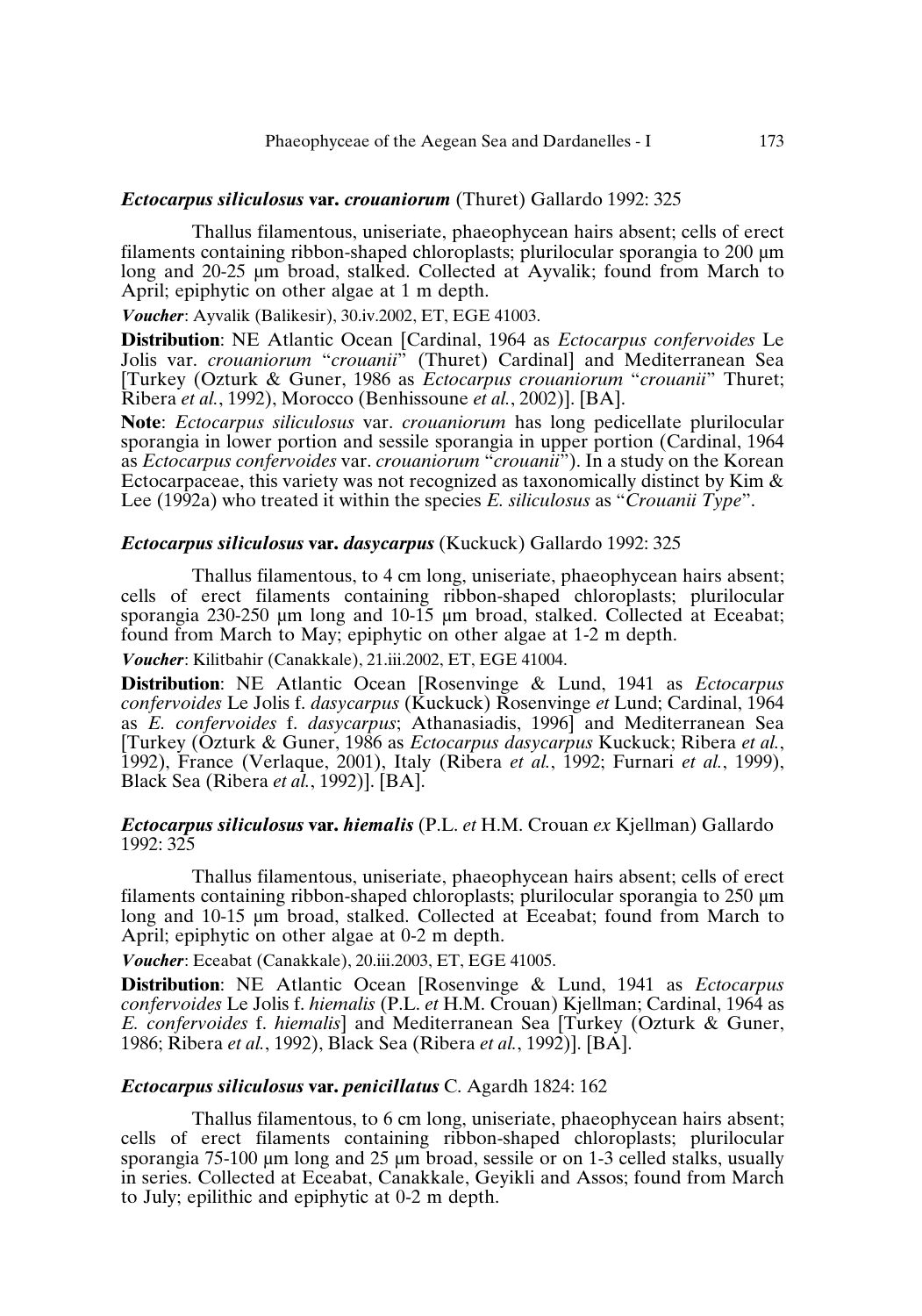*Voucher*: Geyikli (Canakkale), 21.iii.2003, ET, EGE 41006.

**Distribution**: NE Atlantic Ocean (Rosenvinge & Lund, 1941 as *Ectocarpus confervoides* f. *penicillatus* (C. Agardh) Kjellman; Cardinal, 1964 as *Ectocarpus penicillatus* (C. Agardh) Kjellman), W Atlantic Ocean (South & Cardinal, 1970 as *Ectocarpus penicillatus*), Pacific Ocean (Kim & Lee, 1992a as *Ectocarpus penicillatus*) and Mediterranean Sea [Turkey (Aysel *et al.*, 1993), Morocco (Benhissoune *et al.*, 2002), Spain, Greece, Italy, Adriatic Sea and Black Sea (Ribera *et al.*, 1992)]. [BA].

**Note**: The taxonomic status of *Ectocarpus penicillatus* varies. Cardinal (1964) and Kim & Lee (1992a) treated this as a distinct species, while Athanasiadis (1987) placed it in synonymy with *E. siliculosus*. Kim & Lee (1992a) added some additional characters to separate it from *E. siliculosus* and *E. fasciculatus*, and mentioned in particular the subdichotomous branching and adaxial, fasciculate branches.

## *Feldmannia* G. Hamel

*Feldmannia caespitula* (J. Agardh) Knoepffler-Péguy **var.** *lebelii* (Areschoug *ex* P.L. *et* H.M. Crouan) Knoepffler-Péguy 1970: 160

Thallus filamentous, 3-5 mm long, uniseriate, phaeophycean hairs absent; cells of erect filaments containing discoid chloroplasts; plurilocular sporangia 80-130 µm long and 25-30 µm broad, sessile or with 1-celled stalk, unilocular sporangia not observed. Collected at Eceabat, Canakkale and Ayvalik; found from March to April and from September to October; epiphytic on other algae at 0-2 m depth.

*Voucher*: Ayvalik (Balikesir), 22.iii.2003, ET, EGE 41007.

**Distribution**: NE Atlantic Ocean [Parke & Dixon, 1976 as *Feldmannia lebelii* (Areschoug *ex* P.L. *et* H.M. Crouan) G. Hamel; Benhissoune *et al.*, 2002], Australia (Womersley, 1987 as *Feldmannia lebelii*) and Mediterranean Sea [Turkey (Ozturk & Guner, 1986 as *Feldmannia lebelii*; Ribera *et al.*, 1992), Morocco (Benhissoune *et al.*, 2002), Italy, Adriatic Sea, Spain, France, Algeria and Black Sea (Ribera *et al.*, 1992)]. [BA].

**Note**: The name *Feldmannia lebelii* was established on the basis of *Ectocarpus lebelii* Areschoug *ex* P.L. *et* H.M. Crouan by Hamel (1939: xvii). Later, this species was treated as a variety of *Feldmannia caespitula* by Knoepffler-Péguy (1970: 160), who was the only author to have undertaken experimental studies on this species. We follow the traditional treatment as adopted by Gallardo (1992) and Ribera *et al.* (1992).

## *Feldmannia irregularis* (Kützing) G. Hamel 1939: xvii

Thallus filamentous, 1-3 mm long, uniseriate, phaeophycean hairs absent; cells of erect filaments containing discoid chloroplasts; plurilocular sporangia to 80 µm long and 30-35 µm broad, elongate conical, generally sessile. Collected at all sites; found from January to December; epiphytic on *Posidonia oceanica* (Linnaeus) Delile and various algal species at 0-5 m depth; abundant. *Voucher*: Ayvalik (Balikesir), 22.iii.2003, ET, EGE 41008.

**Distribution**: NE Atlantic Ocean (Parke & Dixon, 1976; Athanasiadis, 1996; Haroun *et al.*, 2002; Benhissoune *et al.*, 2002), SW Atlantic Ocean (Stegenga *et al.*, 1997), W Atlantic Ocean (Wynne, 1998), Indian Ocean (Silva *et al.*, 1996), Pacific Ocean (Abbott & Hollenberg, 1976; Kim & Lee, 1994), Australia (Clayton, 1974 as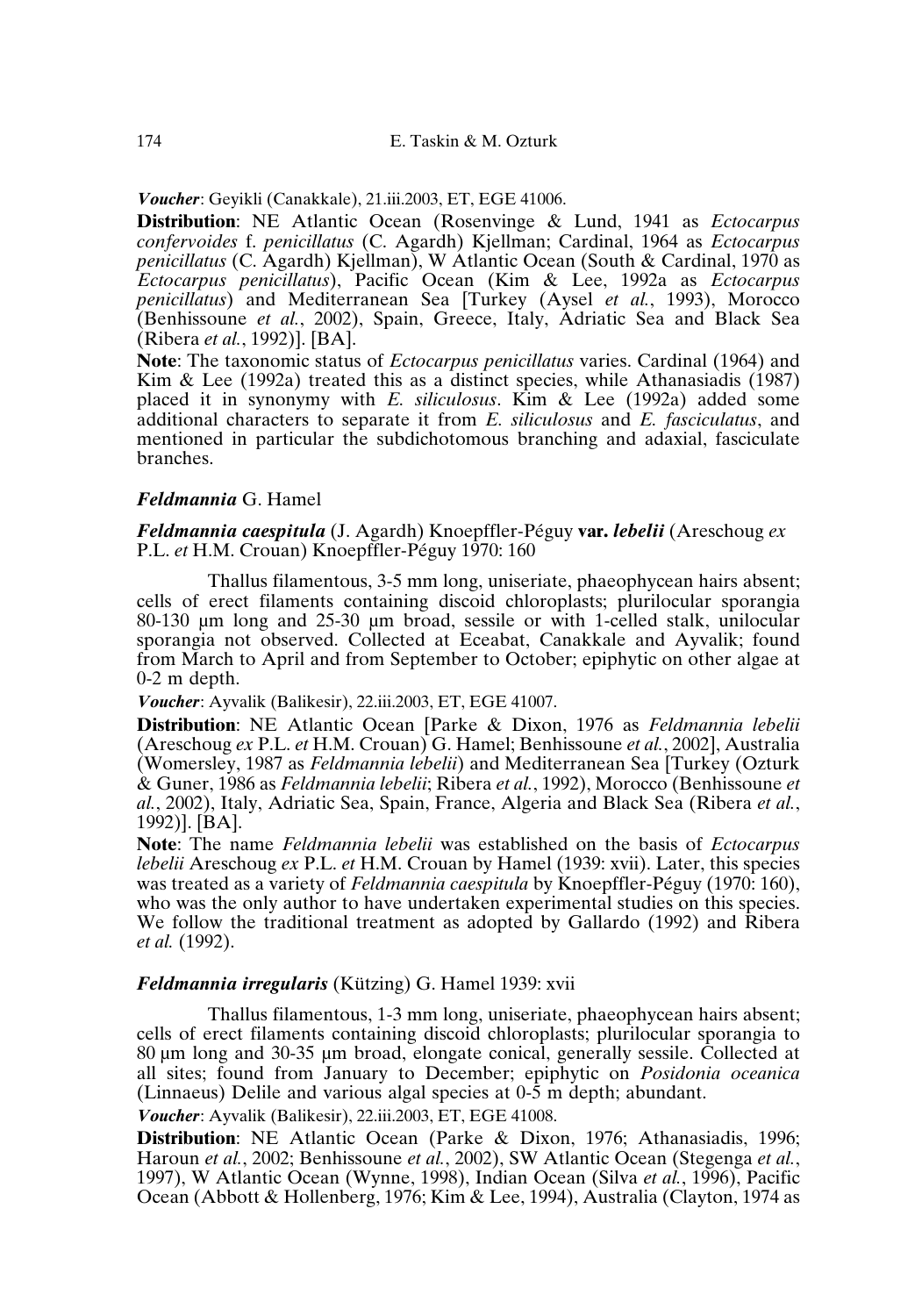*Giffordia irregularis* (Kützing) Joly; Womersley, 1987) and common in the Mediterranean Sea (Ribera *et al.,* 1992). [C].

**Note**: Kim & Lee (1994) proposed that *Ectocarpus arabicus* Figari *et* De Notaris and *Ectocarpus coniferus* "*conifer*" Børgesen should be distinguished as distinct species under the genus *Hincksia*, while Silva *et al.* (1996) treated both species as synonyms of *Feldmannia irregularis*.

#### *Feldmannia padinae* (Buffham) G. Hamel 1939: 67

Thallus filamentous, 2-3 mm long, uniseriate, phaeophycean hairs absent; cells of erect filaments containing discoid chloroplasts; plurilocular sporangia 80-100 µm long and 20-30 µm broad, lateral on erect filaments or on the basal layer, stalked, unilocular sporangia not observed. Collected at Assos and Ayvalik; found from August to October; epiphytic on other algae at 0-1 m depth. *Voucher*: Ayvalik (Balikesir), 19.ix.2002, ET, EGE 41009.

**Distribution**: NE Atlantic Ocean (Parke & Dixon, 1976), Indian Ocean (Silva *et al.*, 1996) and Mediterranean Sea [Turkey (Ozturk & Guner, 1986; Ribera *et al.*,

1992), Spain, Corsica, Italy and Adriatic Sea (Ribera *et al.*, 1992)]. [IA].

#### *Feldmannia paradoxa* (Montagne) G. Hamel 1931: 47

Thallus filamentous, 4-5 mm long, uniseriate, phaeophycean hairs absent; cells of erect filaments containing discoid chloroplasts; plurilocular sporangia to 80 µm long and 30-35 µm broad, 1-3 celled stalks. Collected at Canakkale, Geyikli and Ayvalik; found from April to June; epiphytic on other algae at 0-3 m depth. *Voucher*: Intepe (Canakkale), 20.vi.2003, ET, EGE 41010.

**Distribution**: NE Atlantic Ocean [Rosenvinge & Lund, 1941 as *Ectocarpus paradoxus* Montagne; Cardinal, 1964 as *Feldmannia globifera* (Kützing) G. Hamel; Haroun *et al.*, 2002], SW Atlantic Ocean (Wynne, 1998), Pacific Ocean (Abbott & Hollenberg, 1976 as *Feldmannia globifera*), Australia (Womersley, 1987) and Mediterranean Sea **[**Turkey (Ozturk & Guner, 1986 as *Feldmannia globifera*; Ribera *et al.*, 1992 as *Feldmannia globifera*), Spain (Ribera *et al.*, 1992), France, Italy and Greece (Ribera *et al.*, 1992 as *Feldmannia globifera*)]. [SC].

**Note**: Kim & Lee (1994) considered *Feldmannia globifera* as a synonym of *Feldmannia paradoxa*. Kuckuck (1958 as *Feldmannia globifera*) reported this species from the Aegean Sea as having thalli 7 cm long, plurilocular sporangia 70-100 µm long and 50-80 µm broad.

#### *Hincksia* J.E. Gray

#### *Hincksia granulosa* (J.E. Smith) P.C. Silva in Silva *et al.* 1987: 130

Thallus filamentous, 4-5 cm long, uniseriate, oppositely branched, phaeophycean hairs absent; cells of erect filaments containing discoid chloroplasts; plurilocular sporangia oval, 60-80 µm long and 40-50 µm broad, sessile, generally oppositely branched. Collected at Ayvalik; found from March to April; epiphytic on other algae at 0-2 m depth.

*Voucher*: Ayvalik (Balikesir), 22.iii.2003, ET, EGE 41011.

**Distribution**: NE Atlantic Ocean [Parke & Dixon, 1976 as *Giffordia granulosa* (J.E. Smith) G. Hamel; Coppejans, 1995; Bartsch & Kuhlenkamp, 2000; Rindi & Guiry, 2004], SW Atlantic Ocean (Stegenga *et al.*, 1997), W Atlantic Ocean (Wynne, 1998), Pacific Ocean (Abbott & Hollenberg, 1976 as *Giffordia granulosa*; Yoshida *et al.*, 1990; Kim & Lee, 1992b), Indian Ocean (Silva *et al.*, 1996), Australia (Clayton, 1974 as *Giffordia granulosa*) and Mediterranean Sea [Turkey (Ozturk &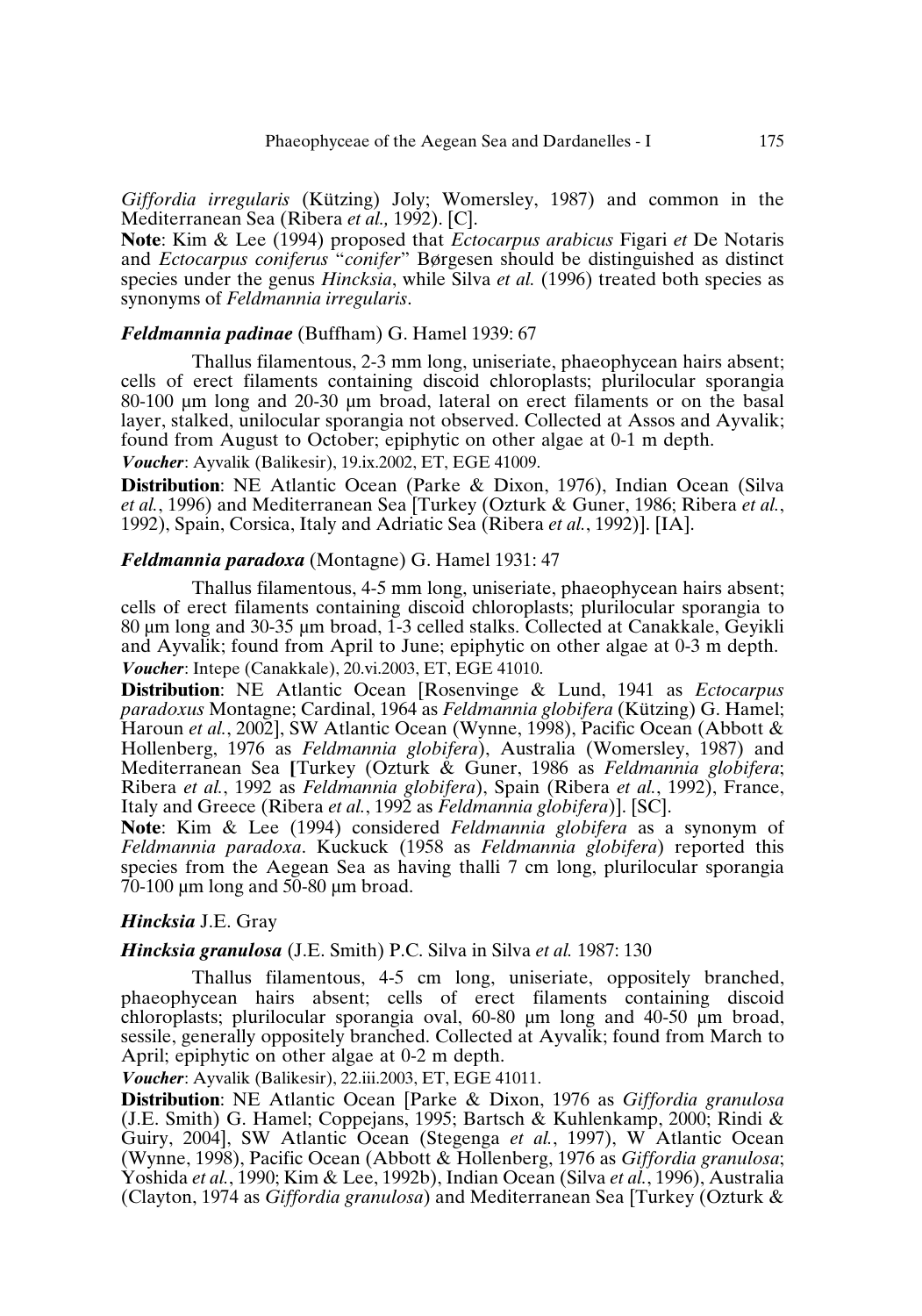Guner, 1986 as *Giffordia granulosa*; Ribera *et al.*, 1992), Morocco (Benhissoune *et al.*, 2002), Spain, France, Italy and Adriatic Sea (Ribera *et al.*, 1992)]. [SC].

### *Hincksia mitchelliae* (Harvey) P.C. Silva *in Silva et al*. 1987: 73, 130

Thallus filamentous, 4-5 (-10) cm long, uniseriate, phaeophycean hairs absent; cells of erect filaments containing several discoid chloroplasts; plurilocular sporangia 50-70 µm long and 20-30 µm broad, sessile, cylindrical, scattered or sometimes in series; unilocular sporangia observed. Collected at all sites; found from January to December; epiphytic on *Zostera* spp., *Posidonia oceanica* and various algae at 0-5 m depth.

*Voucher*: Eceabat (Canakkale), 27.iv.2002, ET, EGE 41012.

**Distribution**: NE Atlantic Ocean [Rosenvinge & Lund, 1941; Parke & Dixon, 1976 as *Giffordia mitchelliae* (Harvey) G. Hamel; Haroun *et al.*, 2002; Benhissoune *et al.*, 2002; Rindi & Guiry, 2004], SW Atlantic Ocean (Wynne, 1998), Pacific Ocean (Abbott & Hollenberg, 1976 as *Giffordia mitchelliae*; Yoshida *et al.*, 1990; Kim & Lee, 1992b), Indian Ocean (Silva *et al.*, 1996), Australia (Clayton, 1974 as *Giffordia mitchelliae*) and common in the Mediterranean Sea (Ribera *et al.,* 1992). [C].

#### *Hincksia ovata* (Kjellman) P.C. Silva *in* Silva *et al.* 1987: 130 **(Figs 2-3)**

Thallus medium brown, 1 cm long, irregularly or oppositely branched; cells of main axes 20 µm broad and 50-60 µm long, containing discoid chloroplasts with pyrenoids. Plurilocular sporangia usually opposite, sessile or on a unicellular pedicel, conical, 60-70 µm long and 30-35 µm broad. Unilocular sporangia were not observed. This species is epilithic and was collected at Dardanelles, in March, at 0-1 m depth.

*Voucher*: Intepe (Canakkale), 20.iii.2003, ET, EGE 41013.

**Distribution**: NE Atlantic Ocean [Rosenvinge & Lund, 1941 as *Ectocarpus ovatus* Kjellman and *Ectocarpus ovatus* var. *intermedius* Rosenvinge; Cardinal, 1964 as *Giffordia ovata* (Kjellman) Kylin; Parke & Dixon, 1976 as *Giffordia ovata*; Coppejans, 1995; Haroun *et al.*, 2002], W Atlantic Ocean (Wynne, 1998), Pacific Ocean (Yoshida *et al.*, 1990), Indian Ocean (Silva *et al.*, 1996), Australia (Womersley, 1987 as *Giffordia ovata*), Mediterranean Sea [Turkey (this study), Italy (Furnari *et al.*, 1999), Morocco (Benhissoune *et al.*, 2002), Spain and France (Ribera *et al.*, 1992)] and Aegean Sea (This study). [SC].

**Note**: *Hincksia fuscata* (Zanardini) P.C. Silva is morphologically similar to *H. ovata*. But it is larger (4-6 cm) than *H. ovata* that never exceeds a few millimetres in length (Clayton, 1974 as *Giffordia ovata*). Kim & Lee (1992b) considered *H. fuscata* a synonym of *H. ovata,* but this is not generally accepted [*e.g.* Norris & Wynne (1968), Pedersen (1979, who studied *G. ovata* in culture), Furnari *et al.* (1999) and Silva *et al.* (1996)].

#### *Hincksia sandriana* (Zanardini) P.C. Silva *in* Silva *et al.* 1987: 130

Thallus filamentous, 3-4 cm long, uniseriate, phaeophycean hairs absent; cells of erect filaments containing discoid chloroplasts; plurilocular sporangia 35-50 µm long and 15-18 µm broad, sessile, usually 8-15 in series adaxially on laterals; unilocular sporangia not observed. Collected at Eceabat; found from March to May; epiphytic on other algae at 1-2 m depth.

*Voucher*: Kilitbahir (Canakkale), 18.v.2002, ET, EGE 41014.

**Distribution**: NE Atlantic Ocean [Rosenvinge & Lund, 1941 as *Ectocarpus sandrianus* Zanardini; Cardinal, 1964 as *Giffordia sandriana* (Zanardini)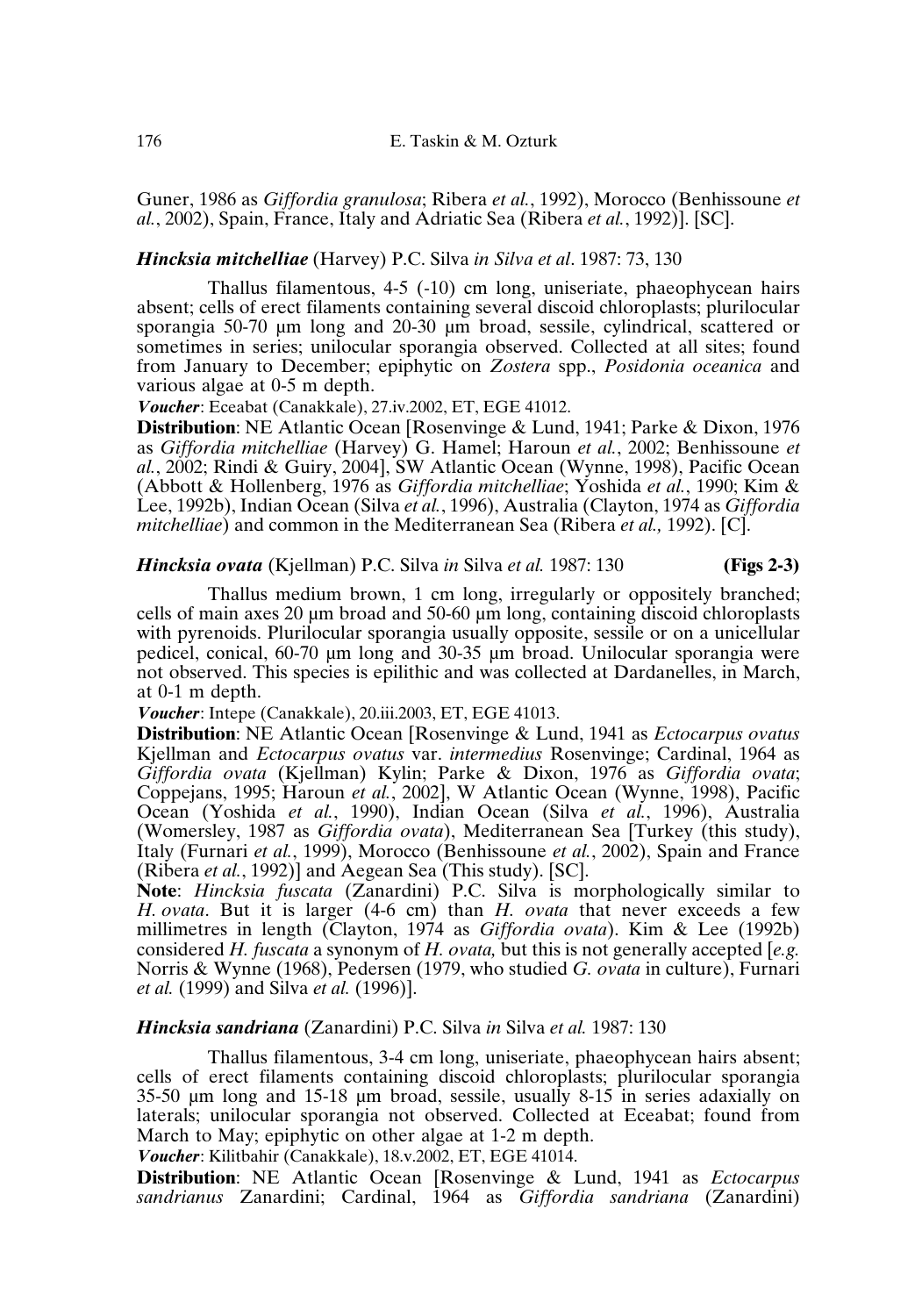

Figs 2-4. **2.** *Hincksia ovata*, plurilocular sporangia. **3.** *Hincksia ovata*, plurilocular sporangia. **4.** *Mikrosyphar polysiphoniae*, epiphytic on *Ceramium* sp.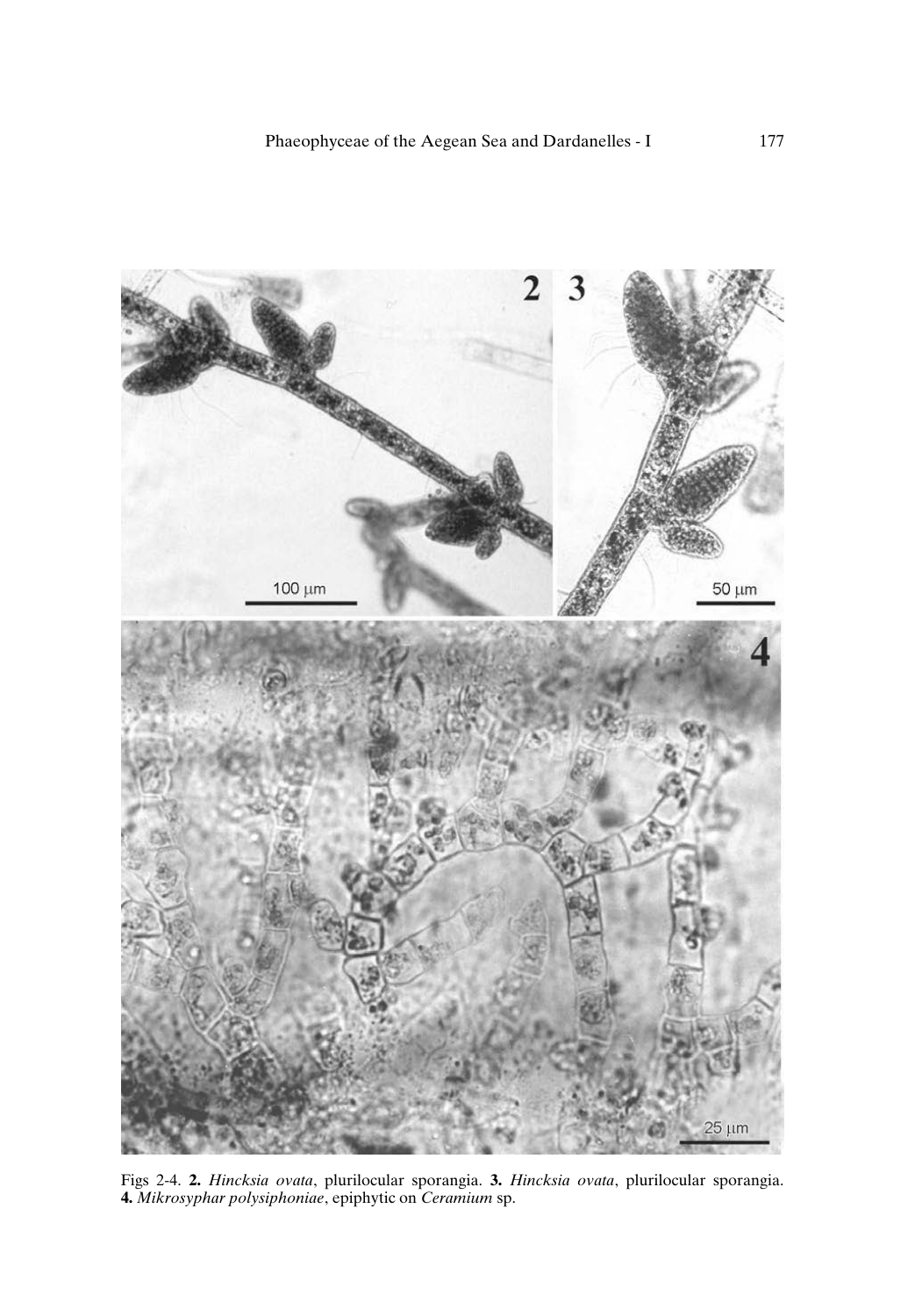G. Hamel; Parke & Dixon, 1976 as *Giffordia sandriana*; Bartsch & Kuhlenkamp, 2000; Haroun *et al.*, 2002], W Atlantic Ocean (Wynne, 1998), Pacific Ocean (Abbott & Hollenberg, 1976 as *Giffordia sandriana*; Yoshida *et al.*, 1990; Kim & Lee, 1992b), Indian Ocean (Silva *et al.*, 1996), Australia (Clayton, 1974 as *Giffordia sandriana*) and common in the Mediterranean Sea (Ribera *et al.,* 1992). [SC].

## *Kuetzingiella* Kornmann *in* Kuckuck

#### *Kuetzingiella battersii* (Bornet *ex* Sauvageau) Kornmann *in* Kuckuck 1956: 314-319

Thallus filamentous, 1-2 mm long, uniseriate, phaeophycean hairs absent; cells of erect filaments containing discoid chloroplasts. Collected at Eceabat, Canakkale, Assos and Ayvalik; found in May; epiphytic on *Dictyota dichotoma* (Hudson) J.V. Lamouroux and other algae at 0-2 m depth.

*Voucher*: Canakkale, 21.v.2003, ET, EGE 41015.

**Distribution**: NE Atlantic Ocean (Cardinal, 1964; Haroun *et al.*, 2002), Indian Ocean (Silva *et al.,* 1996) and Mediterranean Sea [Turkey (Ozturk & Guner, 1986 as *Feldmannia battersii* (Bornet *ex* Sauvageau) G. Hamel), Italy (Furnari *et al.*, 1999), Egypt (Aleem, 1993), Adriatic Sea, Algeria and Levant States (Ribera *et al.,* 1992)]. [IA].

**Note**: Our specimens belong to the autonym and not to the var. *mediterranea* (Sauvageau) Gómez *et* Ribera based on the diameter of the erect filaments never exceeding 15 µm (15-21 µm in var. *mediterranea*, Hamel, 1931) and the plurilocular sporangia being ovoid (globular in var. *mediterranea*, Hamel, 1931). *Kuetzingiella battersii* was treated in the family Acinetosporaceae by Wynne (2005).

## *Mikrosyphar* Kuckuck

#### *Mikrosyphar polysiphoniae* Kuckuck 1897: 381 **(Fig. 4)**

Thallus consists of branched creeping filaments. Collected at Canakkale and Ayvalik; found from January to May; epiphytic on *Ceramium* sp. at 0-2 m depth.

*Voucher*: Canakkale, 28.i.2003, ET, EGE 41016.

**Distribution**: NE Atlantic Ocean (Parke & Dixon, 1976; Coppejans, 1995; Bartsch & Kuhlenkamp, 2000), W Atlantic Ocean (South & Cardinal, 1970) and Mediterranean Sea [Turkey (Dural *et al.*, 1990)]. [BA].

**Note**: Kuckuck (1897) described the species as endophytic in *Polysiphonia urceolata* (Lightfoot *ex* Dillwyn) Greville [=*Polysiphonia stricta* (Dillwyn) Greville] from Helgoland, whereas the Turkish plants were found to be epiphytic on *Ceramium* sp. Coppejans (1995) also found this species as an epiphyte on *Ceramium deslongchampsii* Chauvin *ex* Duby in the Atlantic coast of France.

## *Phaeostroma* Kuckuck

## *Phaeostroma bertholdii* Kuckuck 1895: 187 **(Figs 5-8)**

Thallus consists of branched creeping filaments. They may be also be pseudoparenchymatous with marginal uniseriate filaments. Phaeophycean hairs present, 10-11 µm broad. Plurilocular sporangia clustered, often intercalary or terminal. This species was collected at Ayvalik, epiphytic on *Stictyosiphon adriaticus* Kützing at 3-5 m depth, found from April to June.

*Voucher*: Ayvalik (Balikesir), 24.iv.2003, ET, EGE 41017.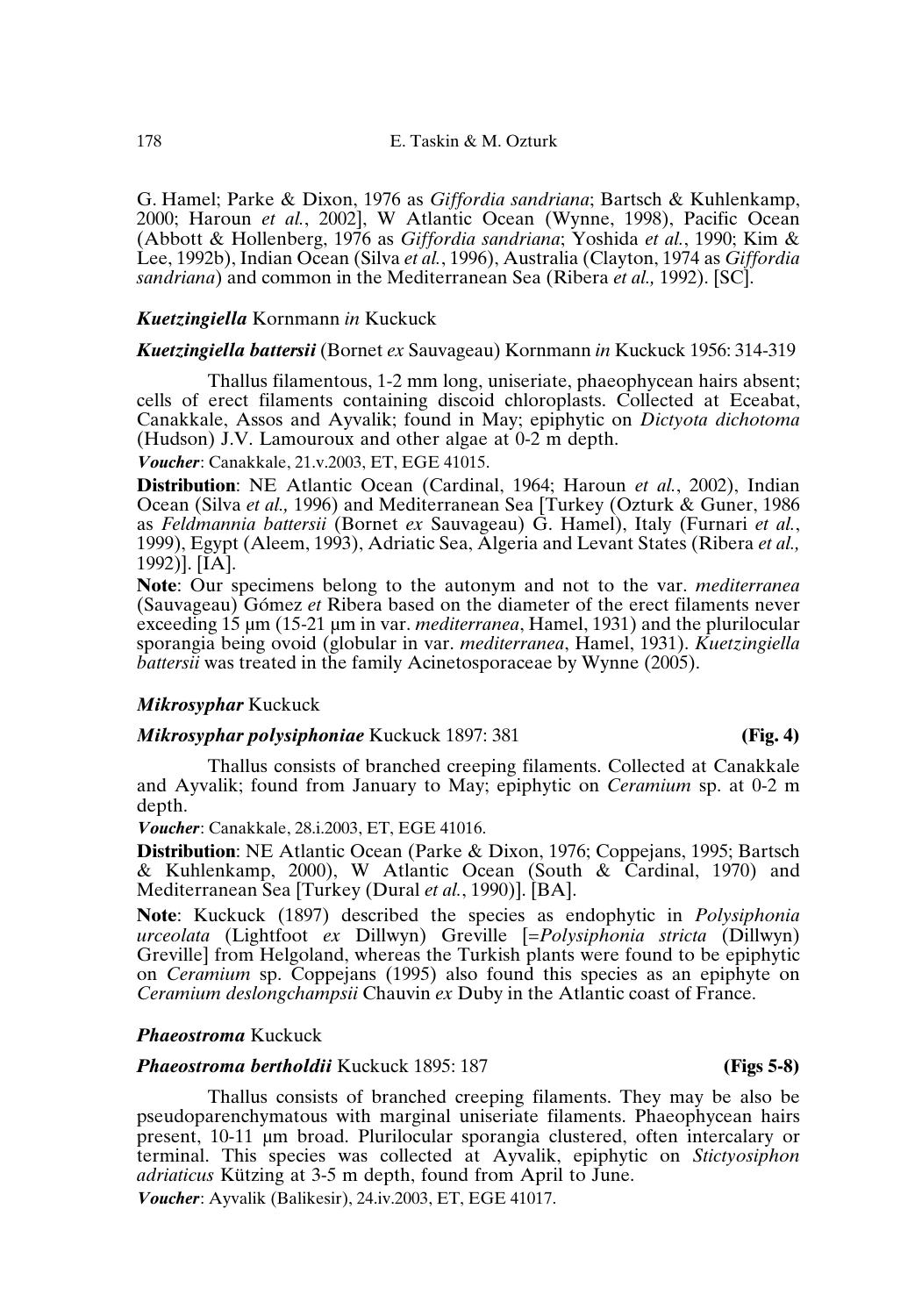

Figs 5-8. *Phaeostroma bertholdii* **5.** Pseudoparenchymatous thallus (a) and plurilocular sporangia (b) (arrows). **6.** Creeping filaments (a) and plurilocular sporangia (b) (arrows). **7.** Plurilocular sporangia (arrow). **8.** Phaeophycean hair (a) and plurilocular sporangia (b) (arrows).

**Distributed** only in the Mediterranean Sea (type locality Naples): Turkey (this study), Italy, Black Sea (Ribera *et al.*, 1992) and Aegean Sea (This study). [M]. **Note**: Turkish specimens are epiphytic on *Stictyosiphon adriaticus* in agreement with Kuckuck (1895). Thallus of the host (*S. adriaticus*) light brown, polystichous, terete, 15-20 cm long, 1-3 mm broad, generally with opposite branches, phaeophycean hairs present. Oltmanns (1922) reported that this species as epiphytic on *Scytosiphon* sp.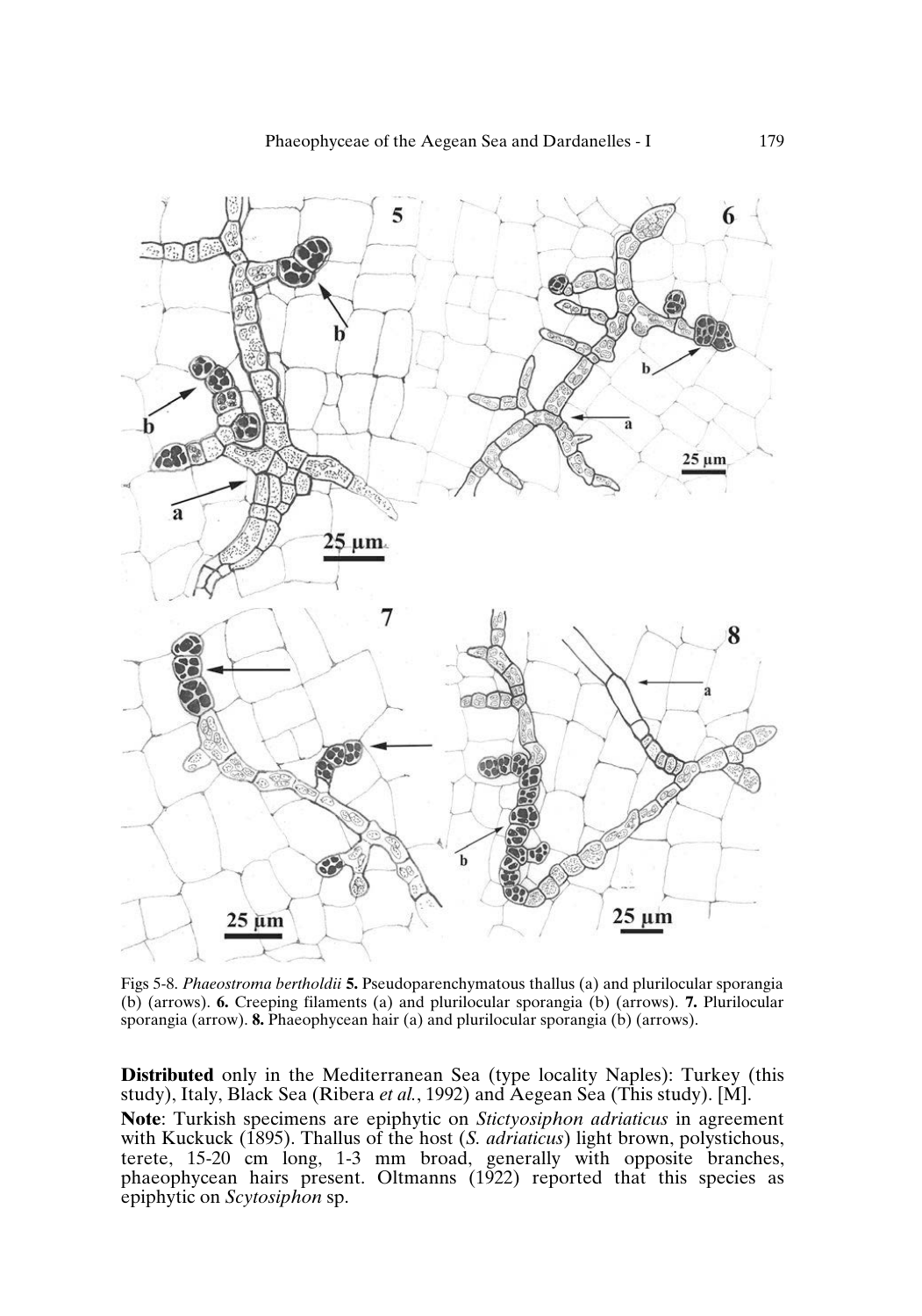#### *Spongonema* Kützing

#### *Spongonema tomentosum* (Hudson) Kützing 1849: 461 **(Fig. 9)**

Thallus erect, filamentous, 3-5 cm long, medium brown and epiphytic on *Zostera* spp. leaves. Cells of main filaments 8-10 µm broad, 15-25 µm long and containing one (rarely two) ribbon-shaped chloroplast. The filaments have short hooked branches. Plurilocular sporangia abundant, terminal or lateral on erect filaments or on the basal layer, on  $1-3$  celled stalks, sometimes hooked, 55-65  $\mu$ m long and 8-10 µm broad. Unilocular sporangia oval and sessile,  $15{\text -}18 \times 20{\text -}25$  µm. This species was collected at Eceabat and Canakkale, found from April to May, at 0-2 m depth.

*Voucher*: Canakkale, 28.i.2003, ET, EGE 41018.

**Distribution**: NE Atlantic Ocean [Rosenvinge & Lund, 1941 as *Ectocarpus tomentosus* (Hudson) Lyngbye; Cardinal, 1964; Parke & Dixon, 1976; Coppejans, 1995; Bartsch & Kuhlenkamp, 2000; Haroun *et al.*, 2002; Rindi & Guiry, 2004], W Atlantic Ocean (Wynne, 1998), Pacific Ocean (Abbott & Hollenberg, 1976; Yoshida *et al.*, 1990), Arctic Ocean (Lindstrom, 2001) and Mediterranean Sea [Turkey (this study), Sicily (Ribera *et al.*, 1992), Greece [Gerloff & Geissler, 1974. According to Athanasiadis (1987), such a record should be confirmed]. [CB].

**Note**: Rosenvinge & Lund (1941 as *Ectocarpus tomentosus*) and Kuckuck (1960, fig. 6) stated that plurilocular sporangia have recurved stalks. Coppejans (1995) reported three types of plurilocular sporangia in *S. tomentosum*: 1) lateral, curved, sessile or on 1-3 celled stalks, 10-15  $\mu$ m broad and 40-50  $\mu$ m long; 2) intercalary, uniseriate; 3) intercalary, pluriseriate.

#### *Streblonema* Derbès *et* Solier

Note: Pedersen (1978) showed that the type species (*Streblonema sphaericum*) is probably a microthallus of *Myriotrichia clavaeformis* Harvey.

## *Streblonema* **cf.** *parasiticum* (Sauvageau) De Toni 1895: 575 **(Figs 10-11)**

Thallus composed of creeping filaments. Plurilocular sporangia 30 µm long, 8-10 µm broad, with 9-10 loculi, usually biseriate, sessile or on 1-celled stalk. Unilocular sporangia not observed. This species was epiphytic on or endophytic in *Punctaria plantaginea* (Roth) Greville. Collected in May at 1-2 m depth. *Voucher*: Canakkale, 22.v.2003, ET, EGE 41019.

**Distribution**: NE Atlantic Ocean (Parke & Dixon, 1976; Athanasiadis, 1996; Benhissoune *et al.*, 2002), W Atlantic Ocean (Wynne, 1998), Mediterranean Sea [Turkey (this study), Sicily and Black Sea (Ribera *et al.*, 1992)] and Aegean Sea (This study). [BA].

**Note**: Hamel [1939 as *Entonema parasiticum* (Sauvageau) G. Hamel] reported plurilocular sporangia that are biseriate, sessile or on 1-2 celled stalks, 9-10 broad and 50 µm long. Thallus of the host (*P. plantaginea*) erect, 10-15 cm long, 1-3 cm broad, 6-8 cells in thickness and in transverse section blades to 260 µm thick.

#### PYLAIELLACEAE Pedersen

*Pylaiella* Bory de Saint-Vincent

#### *Pylaiella littoralis* (L.) Kjellman 1872: 99

Thallus light brown, 10-12 cm long, filamentous with cells containing discoid chloroplasts; irregularly or sometimes oppositely branched; both plurilocular and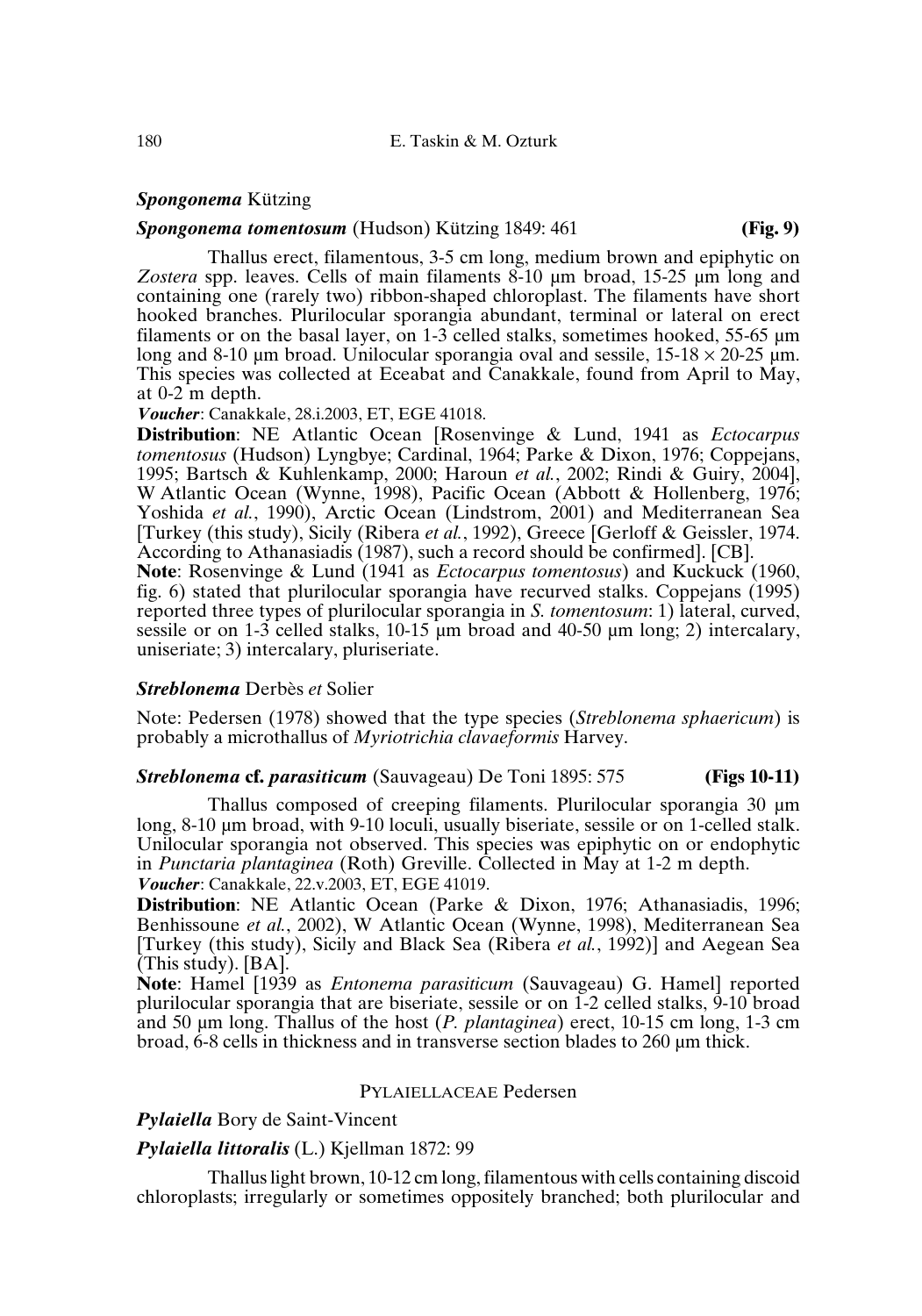

Figs 9-12. **9.** *Spongonema tomentosum*, hooked plurilocular sporangia (arrow). **10.** *Streblonema* cf. *parasiticum*, plurilocular sporangia (a) and endophytic filaments in *Punctaria plantaginea* (b) (arrows). **11.** *Streblonema* cf. *parasiticum*, plurilocular sporangia (arrow). **12.** *Cladosiphon contortus*, branched upper assimilatory filament and plurilocular sporangia (arrows).

unilocular sporangia intercalary on the separate plants. Collected at Eceabat and Canakkale; found from March to April; epiphytic on algae at 4-5 m depth.

*Voucher*: Kilitbahir (Canakkale), 21.iii.2002, ET, EGE 41020.

**Distribution**: NE Atlantic Ocean (Parke & Dixon, 1976; Cardinal, 1964; Benhissoune *et al.*, 2002; Rindi & Guiry, 2004), W Atlantic Ocean (Wynne, 1998),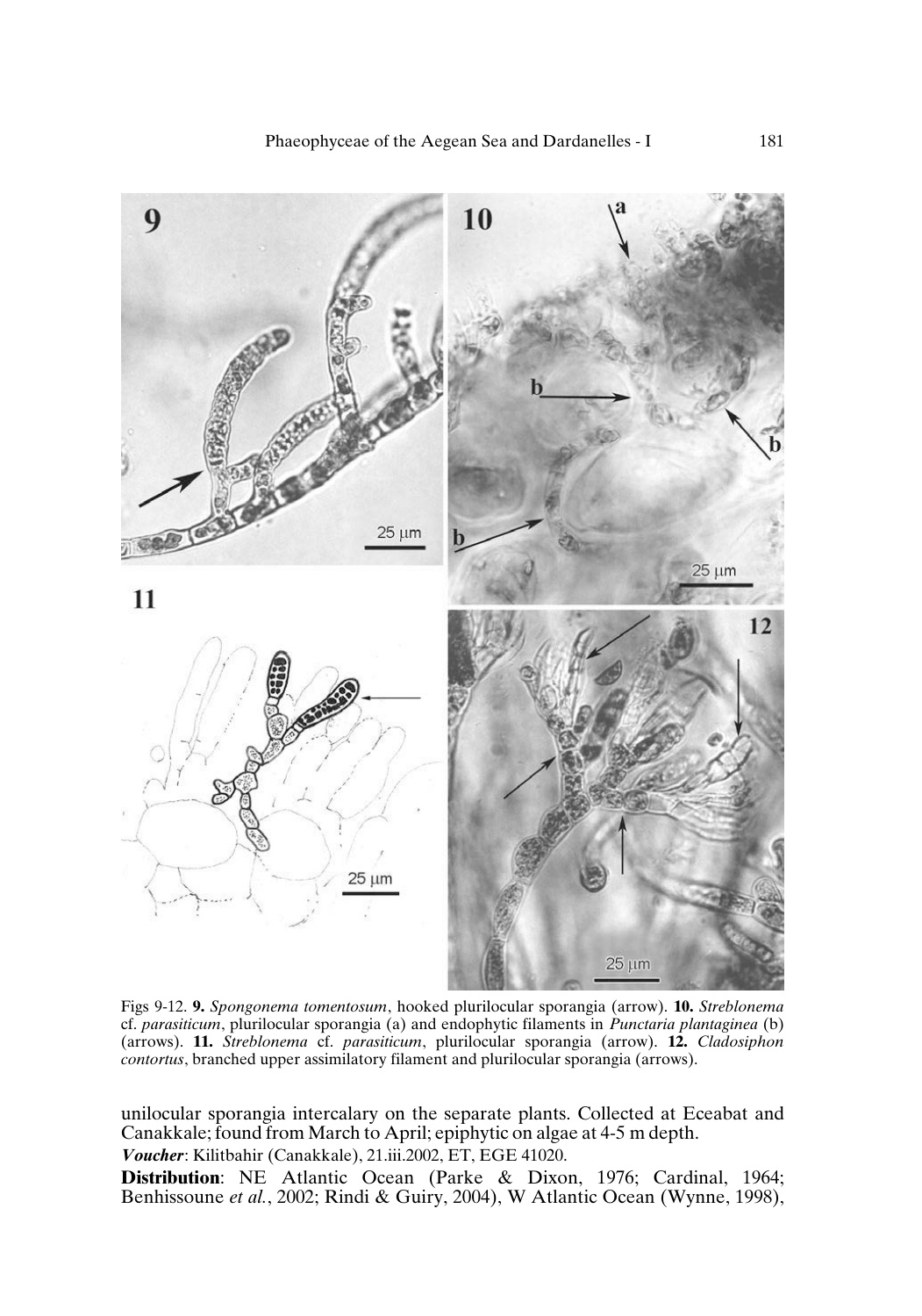Pacific Ocean (Abbott & Hollenberg, 1976), Indian Ocean (Silva *et al.,* 1996), Australia (Clayton, 1974) and Mediterranean Sea [Turkey (Aysel *et al.*, 1993), France (Verlaque, 2001, Spain, Adriatic Sea and Italy (Ribera *et al.,* 1992), Greece [Gerloff & Geissler, 1974. According to Athanasiadis (1987), such a record should be confirmed]. [SC].

**Note**: The previous Aegean record was reported as *Pylaiella littoralis* f. *fluviatilis* (Kützing) Hauck (Hauck, 1885), an entity based on *Ectocarpus fluviatilis* Kützing that is currently associated with *Ectocarpus siliculosus* (Athanasiadis, 1996).

#### CHORDARIACEAE Greville

## *Cladosiphon* Kützing

## *Cladosiphon contortus* (Thuret) Kylin 1940: 27 **(Fig. 12)**

Thallus pseudoparenchymatous (haplostichous), brownish, 10-15 cm long, 3-5 mm broad, mucilaginous; phaeophycean hairs present; plurilocular sporangia abundant and unilocular sporangia rare, at the base of the assimilatory filaments. Collected at Eceabat and Canakkale; found from March to July; epiphytic on *Zostera* spp. leaves at 0-5 m depth.

*Voucher*: Kilitbahir (Canakkale), 21.vi.2003, ET, EGE 41021.

**Distribution**: NE Atlantic Ocean (Parke & Dixon, 1976; Athanasiadis, 1996) and Mediterranean Sea [Turkey (Ribera *et al.*, 1992; Ozturk, 1993 as *Castagnea contorta* Thuret). Sicily, Adriatic Sea and Black Sea (Ribera *et al.*, 1992)]. [BA].

#### *Cladosiphon irregularis* (Sauvageau) Kylin 1940: 29 **(Figs 13 & 14)**

Thallus soft and pseudoparenchymatous, olive green, 10-15 mm long, to 1 mm broad. Medullary cells bearing curved assimilatory filaments up to 300-500 µm long (8-15 cells) and 10 µm broad. Plurilocular sporangia occur abundantly and develop by transformation of the apical cells of the assimilating filaments. They are 40 µm long and 10-15 µm broad, with 6-8 loculi. Unilocular sporangia not observed. Phaeophycean hairs are present. Collected at Ayvalik, found in May, epiphytic on the leaves of *P. oceanica* at 10-12 m depth. *Voucher*: Ayvalik (Balikesir), 24.v.2002, ET, EGE 41022.

**Distributed** only in the Mediterranean Sea: Turkey (this study), Spain, France, Corsica, Italy, Greece and Tunisia (Ribera *et al.*, 1992). [M].

#### *Cladosiphon mediterraneus* Kützing 1843: 329

Thallus pseudoparenchymatous, brownish, to 15 cm long, 2-3 mm broad, mucilaginous; phaeophycean hairs present; plurilocular sporangia and unilocular sporangia on the same or separate plants, plurilocular sporangia abundant, borne at the ends of the assimilatory filaments,  $15 \mu m$  long and  $8-10 \mu m$  broad. Collected at Eceabat, Canakkale and Ayvalik; found from March to July; epiphytic on both *Zostera* spp. and *P. oceanica* leaves at 0-5 m depth.

*Voucher*: Ayvalik (Balikesir), 24.iv.2003, ET, EGE 41023.

**Distributed** only in the Mediterranean Sea: Common (Ribera *et al.*, 1992). [M].

## *Cladosiphon zosterae* (J. Agardh) Kylin 1940: 28

Thallus pseudoparenchymatous, brownish, 15-16 cm long, 3-4 mm broad, mucilaginous; phaeophycean hairs present; plurilocular sporangia and unilocular sporangia known, plurilocular sporangia 45-50 µm long and 12-16 µm broad.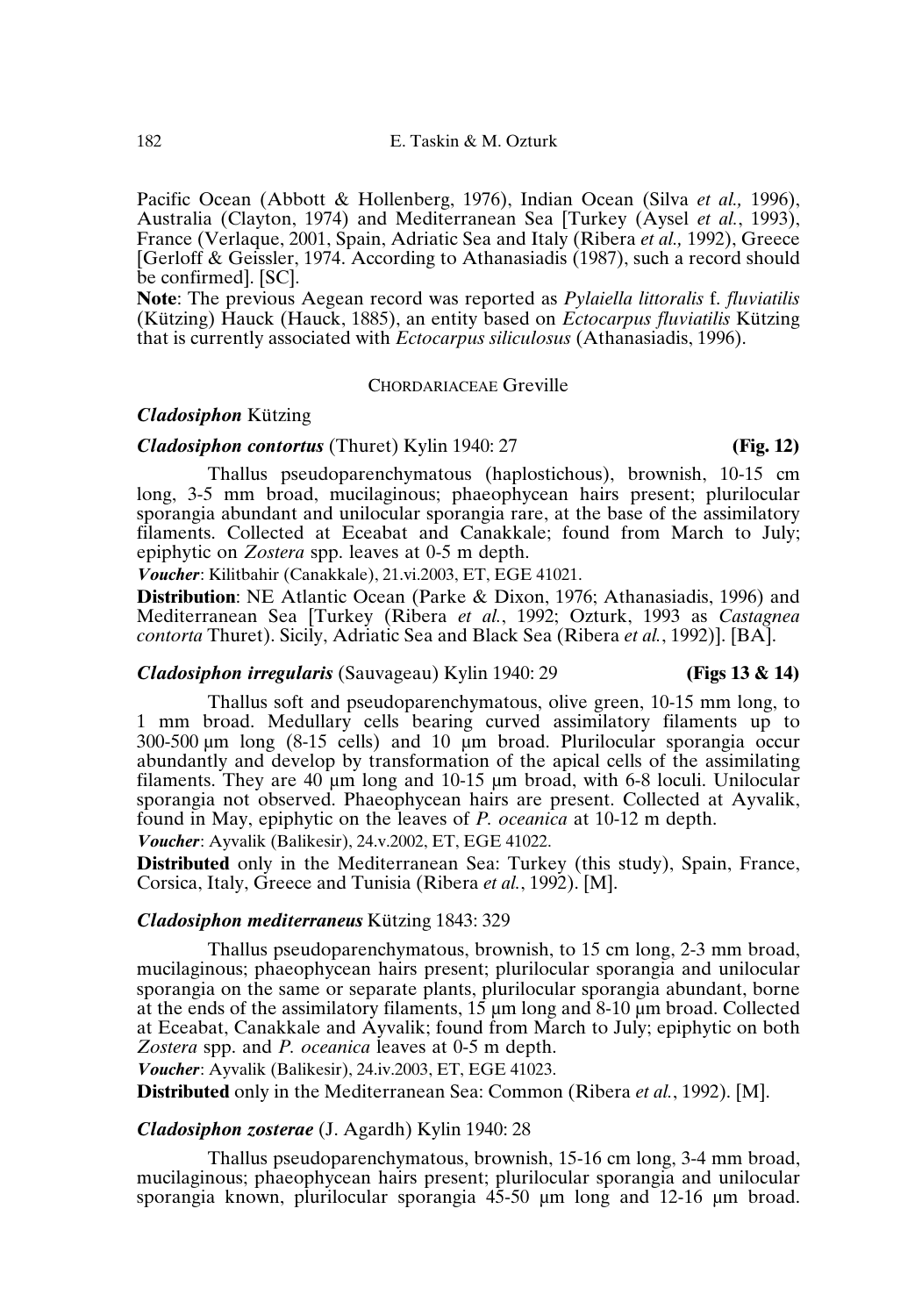

Figs 13-18. **13.** *Cladosiphon irregularis*, assimilatory filaments and plurilocular sporangia. **14.** *Cladosiphon irregularis*, empty plurilocular sporangia. **15.** *Mesogloia lanosa*, assimilatory filaments and unilocular sporangia. **16.** *Mesogloia vermiculata,* assimilatory filaments and unilocular sporangia. **17.** *Elachista fucicola*, paraphyses and unilocular sporangia (arrows). **18.** *Halothrix lumbricalis,* plurilocular sporangia in sori (arrow).

Collected at Eceabat, Canakkale and Ayvalik; found from March to May; epiphytic on *Zostera* spp. leaves at 0-5 m depth.

*Voucher*: Canakkale, 18.v.2002, ET, EGE 41024.

**Distribution**: NE Atlantic Ocean (Parke & Dixon, 1976; Haroun *et al.*, 2002; Benhissoune *et al.*, 2002), W Atlantic Ocean (South & Cardinal, 1970) and Mediterranean Sea [Turkey (Ribera *et al.*, 1992; Ozturk, 1993), France (Verlaque, 2001), Sicily and Adriatic Sea (Ribera *et al.*, 1992)]. [BA].

## *Eudesme* J. Agardh

## *Eudesme virescens* (Carmichael *ex* Berkeley) J. Agardh 1882: 31

Thallus pseudoparenchymatous, brownish, 15-20 cm long, 2-3 mm broad, mucilaginous; phaeophycean hairs present; unilocular sporangia abundant, borne at the base of the assimilatory filaments 100-150 µm long and 50-80 µm broad and plurilocular sporangia rare. Collected at Eceabat, Canakkale and Ayvalik; found from March to July; abundant; epiphytic on leaves of *Zostera* spp. at 0-8 m depth. *Voucher*: Eceabat (Canakkale), 18.v.2002, ET, EGE 41025.

**Distribution**: NE Atlantic Ocean (Parke & Dixon, 1976; Athanasiadis, 1996; Bartsch & Kuhlenkamp, 2000; Rindi & Guiry, 2004), W Atlantic Ocean (South & Cardinal, 1970), Pacific Ocean (Yoshida *et al.*, 1990), Indian Ocean (Silva *et al.*, 1996), Arctic Ocean (Lindstrom, 2001) and Mediterranean Sea [Turkey (Ribera *et al.*, 1992; Ozturk, 1993), Italy, Balearic Islands and Black Sea (Ribera *et al.*, 1992)]. [SC].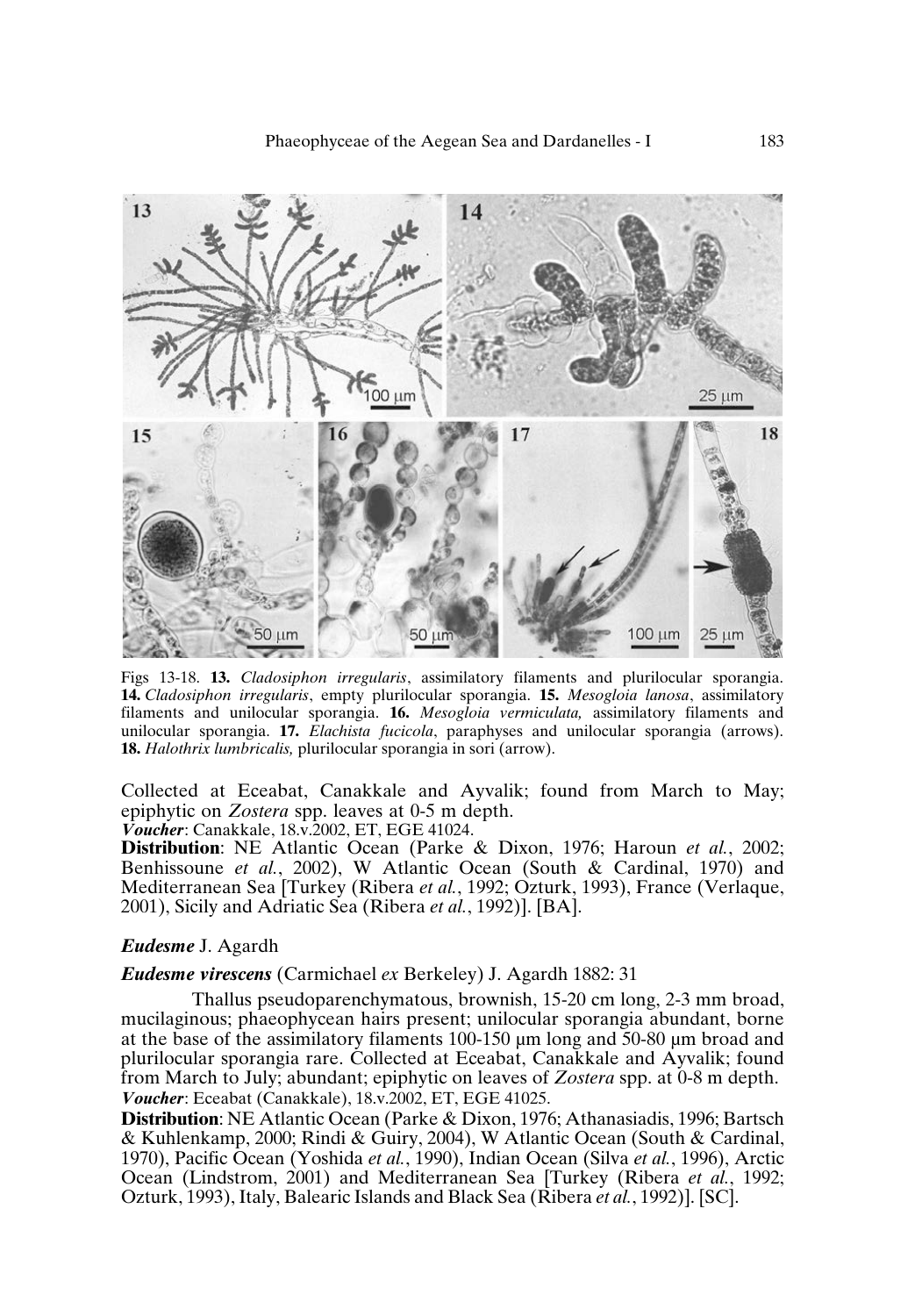**Note**: This species was reported in the Indian Ocean (Rodrigues Island) by Silva *et al.* (1996). This record was considered as a possible misidentification of *Cladosiphon mauritianus* "*mauritianum*" Børgesen by Coppejans *et al.* (2004).

## *Liebmannia* J. Agardh

## *Liebmannia leveillei* J. Agardh 1842: 35

Thallus pseudoparenchymatous, brownish, 10-15 cm long, 3-5 mm broad, mucilaginous; phaeophycean hairs present; plurilocular sporangia and unilocular sporangia on the same or separate plants, both borne at the base of the assimilatory filaments, plurilocular sporangia abundant, stalked, sometimes clustered, 60-120 µm long and 25-30 µm broad. Collected at Eceabat, Canakkale, Geyikli and Ayvalik; found from January to July; abundant; epiphytic on both *Zostera* spp. and *P. oceanica* leaves at 0-10 m depth.

*Voucher*: Canakkale, 18.v.2002, ET, EGE 41026.

**Distribution**: NE Atlantic Ocean (Parke & Dixon, 1976; Benhissoune *et al.*, 2002; Haroun *et al.*, 2002) and common in the Mediterranean Sea (Ribera *et al.*, 1992). [BA].

## *Mesogloia* C. Agardh

#### *Mesogloia lanosa* P.L. *et* H.M. Crouan 1867: 166 **(Fig. 15)**

Thallus pseudoparenchymatous, brownish, to 10 cm long, mucilaginous; phaeophycean hairs present; only unilocular sporangia known and borne at the base of the assimilatory filaments. Collected at Canakkale and Ayvalik; found in April; epilithic and epiphytic at 0-3 m depth.

*Voucher*: Canakkale, 24.iv.2003, ET, EGE 41027.

**Distribution**: NE Atlantic Ocean (Parke & Dixon, 1976) and Mediterranean Sea [Turkey (Ribera *et al.*, 1992; Ozturk, 1993), Italy (Cormaci & Furnari, 1988), Greece and Adriatic Sea (Ribera *et al.*, 1992)]. [BA].

**Note**: This species differs from *Mesogloia vermiculata* in the moniliform cells of the assimilatory filaments (these progressively becoming larger and spherical towards the apices in *M. vermiculata*) (Hamel, 1935; Athanasiadis, 1987).

### *Mesogloia vermiculata* (J.E. Smith) S.F. Gray 1821: 320 **(Fig. 16)**

Thallus pseudoparenchymatous, brownish, to 15 cm long, mucilaginous; phaeophycean hairs present; only unilocular sporangia known and borne at the base of the assimilatory filaments. Collected at Eceabat, Canakkale and Ayvalik; found from April to May; epiphytic at 0-5 m depth.

*Voucher*: Canakkale, 17.v.2002, ET, EGE 41028.

**Distribution**: NE Atlantic Ocean (Athanasiadis, 1996; Bartsch & Kuhlenkamp, 2000; Parke & Dixon, 1976; Rindi & Guiry, 2004; Haroun *et al*., 2002; Benhissoune *et al.*, 2002) and Mediterranean Sea [Turkey (Ozturk, 1993), Spain, France, Italy, Adriatic Sea and Tunisia (Ribera *et al.,* 1992)]. [BA].

**Note**: Hamel (1935) stated that this species differs from *Liebmannia leveillei* in having only unilocular sporangia (only plurilocular in *L. leveillei*).

## *Sauvageaugloia* G. Hamel *ex* Kylin

*Sauvageaugloia griffithsiana* (Greville *ex* W. Hooker) G. Hamel *ex* Kylin 1940: 33

Thallus pseudoparenchymatous, brownish, to 10-12 cm long, 1-2 mm broad, mucilaginous; phaeophycean hairs present; only unilocular sporangia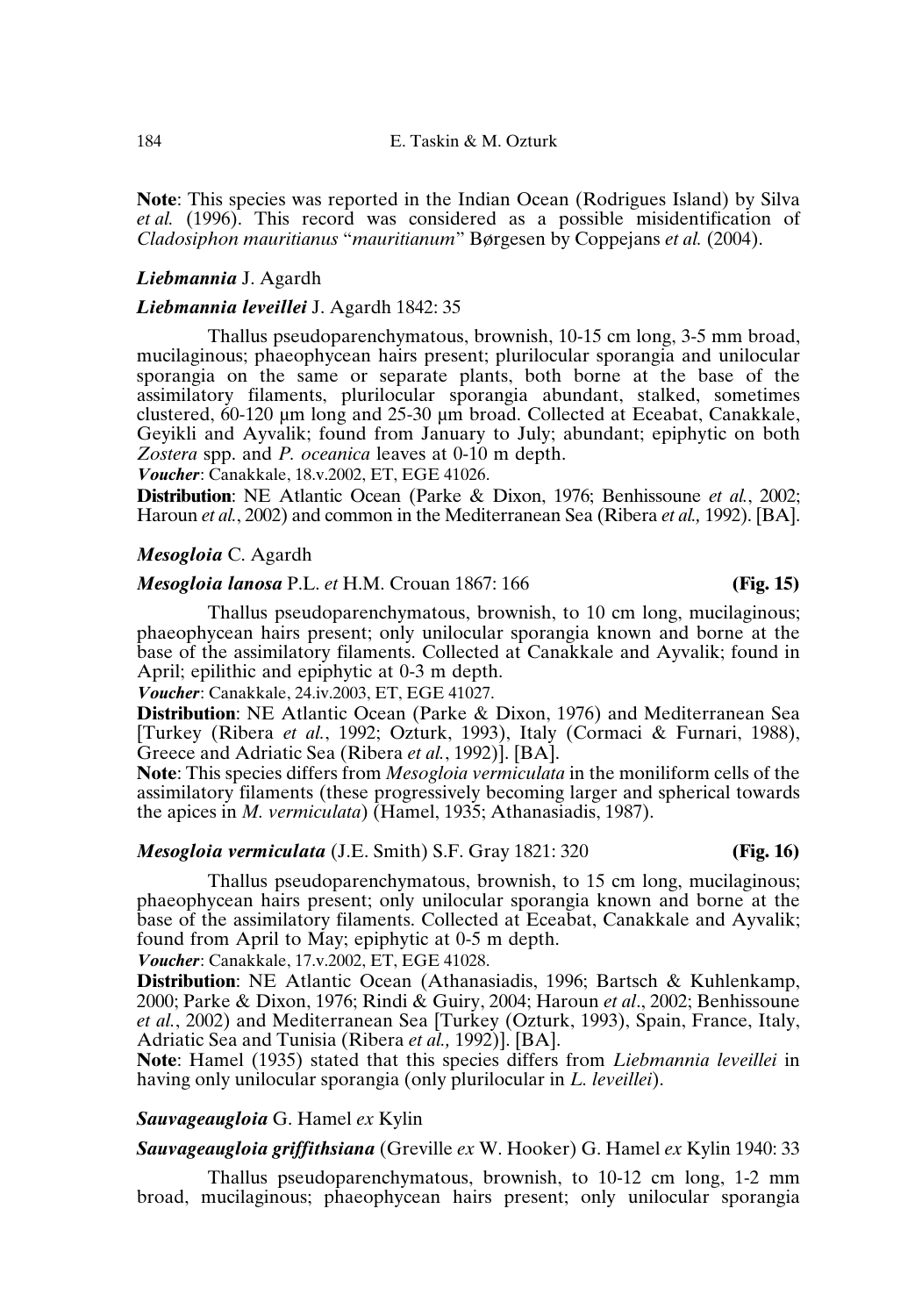known and borne at the base of the assimilatory filaments. Collected at Eceabat, Canakkale and Ayvalik; found from March to May; epiphytic on *P. oceanica* leaves at 0-2 m depth.

*Voucher*: Canakkale, 24.iv.2003, ET, EGE 41029.

**Distribution**: NE Atlantic Ocean (Parke & Dixon, 1976; Bartsch & Kuhlenkamp, 2000; Benhissoune *et al.*, 2002), Indian Ocean coast of Australia (Silva *et al.*, 1996) and common in the Mediterranean Sea (Ribera *et al.,* 1992). [CBA].

**Note**: Guiry *et al.* (2005) consider *S. chordariaeformis* (P.L. & H.M. Crouan) Kylin and *S. divaricata* (Clemente) Cremades as synonyms of *S. griffithsiana*. If such a synonymy was accepted, the species should be named *S. divaricata* since *Ulva divaricata* Clemente (1807) is the oldest available name.

However, Cremades (in Cremades & Pérez-Cirera, 1990) when proposing the new combination *S. divaricata*, listed in the synonyms *S. chordariaeformis* and not *S. griffithsiana*, presumably indicating a distinction between *S. divaricata* and *S. griffithsiana*. This taxonomic viewpoint is shared by Benhissoune *et al.* (2002).

It should be noted that *S. griffithsiana* contains unilocular sporangia only [Hamel, 1935 as *Mesogloia griffithsiana* Greville *ex* W. Hooker and Kuckuck, 1929 as *Castagnea griffithsiana* (Greville *ex* W. Hooker) J. Agardh], whereas *S. chordariaeformis* has both plurilocular and unilocular sporangia [Hamel, 1935 as *Castagnea chordariaeformis* (P.L. *et* H.M. Crouan) Thuret and Kuckuck, 1929 as *Castagnea chordariaeformis*].

### ELACHISTACEAE Kjellman

## *Elachista* Duby

## *Elachista fucicola* (Velley) Areschoug 1842: 235 **(Fig. 17)**

Thallus medium to dark brown, brush-like tufts, epiphytic, with erect filaments uniseriate, to 10 mm long, the cells of erect filaments 40 µm long, 10-12 µm broad. Each cell contains discoid chloroplasts. Paraphyses arising directly from basal layer, simple, slightly curved, to 100  $\mu$ m long, 5-6 celled. Unilocular sporangia common, at the base of the assimilating filaments, pyriform, 60 µm long and 30 µm broad. Plurilocular sporangia not observed. Phaeophycean hairs absent. This species was collected at Ayvalik, found in March, epiphytic on *Cystoseira barbata* (Stackhouse) C. Agardh at 1-2 m depth.

*Voucher*: Ayvalik (Balikesir), 22.iii.2003, ET, EGE 41030.

**Distribution**: NE Atlantic Ocean (Parke & Dixon, 1976; Coppejans, 1995; Athanasiadis, 1996; Bartsch & Kuhlenkamp, 2000; Rindi & Guiry, 2004), W Atlantic Ocean (Wynne, 1998), Pacific Ocean (Abbott & Hollenberg, 1976; Uwai *et al.*, 2000) and Mediterranean Sea [Turkey (this study), Italy (Cecere *et al.*, 1996), Adriatic Sea and Black Sea (Ribera *et al.*, 1992)] and Aegean Sea (This study). [AP].

#### *Halothrix* Reinke

## *Halothrix lumbricalis* (Kützing) Reinke 1888: 19 **(Fig. 18)**

Thalli epiphytic on both *Zostera* spp. and *Posidonia oceanica* leaves, 5-8 mm long, cells of erect filament containing several discoid chloroplasts; the characteristic plurilocular sporangia in sori in the assimilating filaments,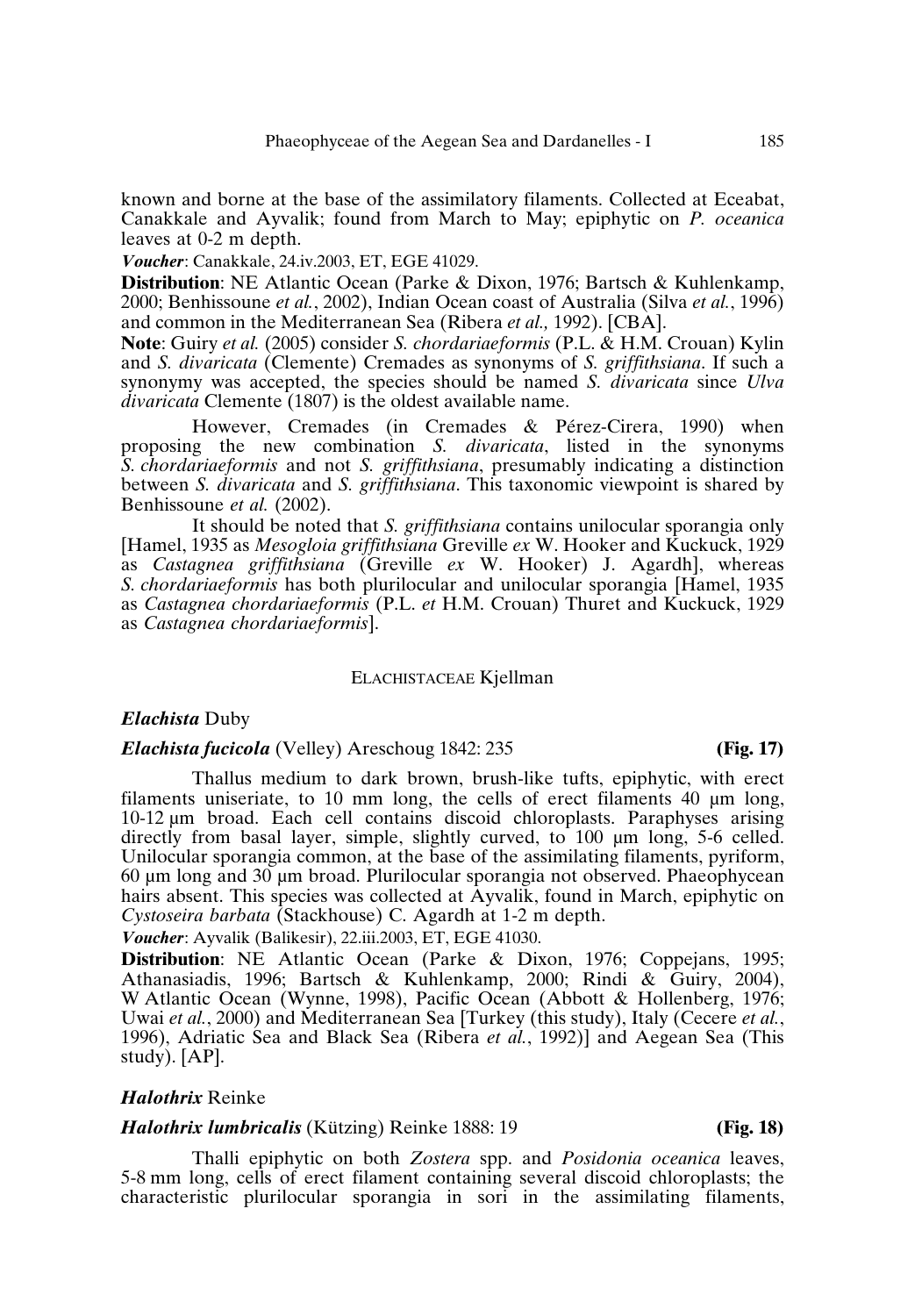phaeophycean hairs and unilocular sporangia unknown. Collected at all sites; found from January to July; abundant; at 0-3 m depth.

*Voucher*: Canakkale, 20.iii.2003, ET, EGE 41031.

**Distribution**: NE Atlantic Ocean (Parke & Dixon, 1976; Fletcher, 1987; Athanasiadis, 1996), W Atlantic Ocean (South & Cardinal, 1970), Pacific Ocean (Yoshida *et al.*, 1990) and Mediterranean Sea [Turkey (Ribera *et al.*, 1992; Ozturk, 1993), France (Verlaque, 2001), Italy (Ribera *et al.*, 1992)]. [AP].

**Note**: Pedersen (1979) stated that *Halothrix lumbricalis* has a direct type of life history. Swarmers from the plurilocular sporangia germinate without copulation into sterile prostrate systems from which develop new erect filaments again bearing plurilocular sporangia. Unilocular sporangia are unknown (Pedersen, 1979). This species is generally rare in the Mediterranean Sea, but it occurs abundantly in our area.

## GIRAUDIACEAE G. Hamel *ex* J. Feldmann

#### *Giraudia* Derbès *et* Solier

*Giraudia sphacelarioides* Derbès *et* Solier 1851: 101

Thalli epiphytic on both *Zostera* spp. and *Posidonia oceanica* leaves, 10 mm long; phaeophycean hairs present, terminal or lateral, only plurilocular sporangia known. Collected at all sites; found from March to November; at 0-3 m depth; abundant.

*Voucher*: Canakkale, 20.iii.2003, ET, EGE 41032.

**Distribution**: NE Atlantic Ocean (Parke & Dixon, 1976; Athanasiadis, 1996; Haroun *et al.*, 2002), W Atlantic Ocean (South & Cardinal, 1970), Indian Ocean coast of Australia (Silva *et al.*, 1996) and common in the Mediterranean Sea (Ribera *et al.,* 1992). [IA].

**Note**: We have observed three types of plurilocular sporangia in the Turkish plants: 1) basal, simple or branched, clustered, stalked, multiseriate, at the base of the assimilating filaments 2) lateral, elongate, clustered, from 1-4 peripheral cells of axis 3) arising by divisions of the peripheral cells near the apices surrounding the axis ("manchon"-like).

**Acknowledgements.** This research has been supported by the Celal Bayar University (FEF 2002/04). We also gratefully thank to Prof. Mario Cormaci (Catania, Italy), Assoc. Prof. Poul M. Pedersen (Copenhagen, Denmark) and Prof. Michael J. Wynne (Michigan, USA) for critically reviewing the manuscript. We thank Evrim Taskin (Celal Bayar University, Turkey), Cem Azeri (Celal Bayar University, Turkey) and Prof. Paul C. Silva (Berkeley, USA) for kind help.

#### **REFERENCES**

ABBOTT I.A. & HOLLENBERG G.J., 1976 — *Marine algae of California.* Stanford, California*,* Stanford University Press. 827 p.

- AGARDH C.A., 1824 *Systema Algarum*. Lund, Berling. xxxviii + 312 p.
- AGARDH J.G., 1842 *Algae maris Mediterranei et Adriatici, observationes in diagnosin specierum et dispositionem generum.* Paris, Fortin & Masson. x + 164 p.
- AGARDH J.G., 1882 Till algernes systematik. Nya bidrag. (Andra afdelningen.). *Lunds Universitets Års-skrift, Afdelningen for mathematik och naturvetenskap* 17 (4): 1-134, 3 plates.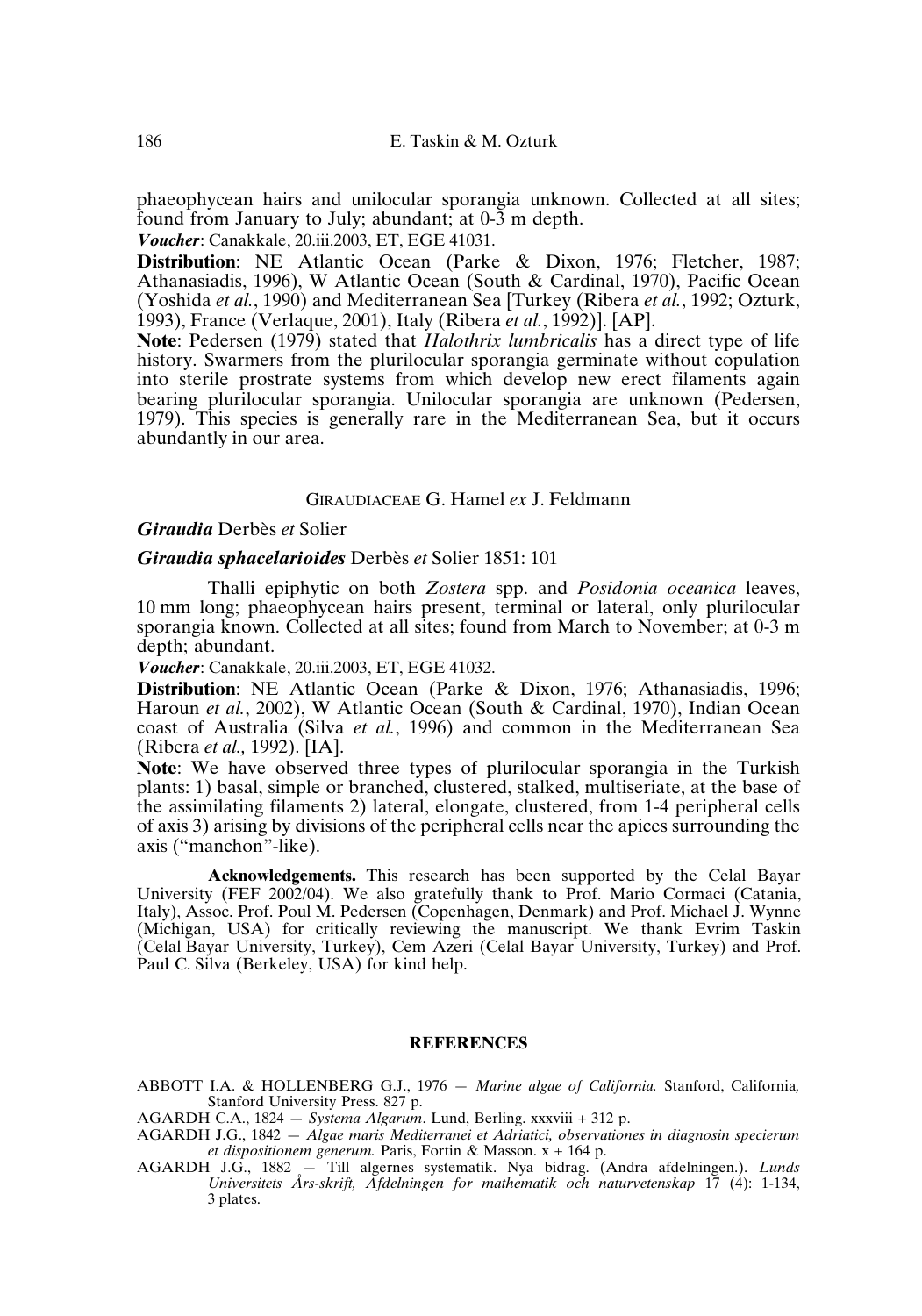ALEEM A.A., 1993 — *The marine algae of Alexandria, Egypt.* Alexandria. 138 p., 55 pls.

- ARESCHOUG J.E., 1842 Algarum (phycearum) minus rite cognitarum pugillus primus. *Linnaea* 16: 225-236.
- ATHANASIADIS A., 1985 North Aegean Marine Algae. I. New Records and Observations from the Sithonia Peninsula, Greece. *Botanica marina* 28: 453-468.
- ATHANASIADIS A., 1987 *A survey of the seaweeds of the Aegean Sea with taxonomic studies on species of the tribe Antithamnieae (Rhodophyta).* Akad. Filos. Doktorsexamen Mar. Bot., Univ. Gothenborg, Göteborg. vii+174 p.
- ATHANASIADIS A., 1996 *Taxonomisk litteratur och biogeografi av Skandinaviska rödalger och brunalger.* Göteborg: Algologia. 280 p.
- AYSEL V., GUNER H. & DURAL B., 1991 The flora of the Marmara Sea, Turkey. I. Cyanophyta and Chlorophyta. *E.U.S.U.F. Su Urunleri Sempozyumu*: 74-111.
- AYSEL V., GUNER H. & DURAL B., 1993 The flora of the Marmara Sea, Turkey. II. Phaeophyta and Rhodophyta. *Journal of fisheries and aquatic sciences, Ege university* 10: 115-167.
- BARTSCH I. & KUHLENKAMP R., 2000 The marine macroalgae of Helgoland (North Sea): an annotated list of records between 1845 and 1999. *Helgoland marine research* 54: 160-189.
- BENHISSOUNE S., BOUDOUREQUE C.F. & VERLAQUE M.,  $2002 A$  check-list of the seaweeds of the Mediterranean and Atlantic Coasts of Morocco. II. Phaeophyceae. *Botanica marina* 45: 217-230.
- CARDINAL A., 1964 Étude sur les Ectocarpacées de la Manche. *Beihefte zur Nova Hedwigia* 15: 1-86, figs 1-41.
- CECERE E., CORMACI M., FURNARI G., PETROCELLI A., SARACINO O. & SERIO D., 1996 — Benthic algal flora of Cheradi Islands (Gulf of Taranto, Mediterranean Sea). *Nova Hedwigia* 62: 191-214.
- CLAYTON M.N., 1974 Studies on the development life history and taxonomy of the Ectocarpales (Phaeophyta) in Southern Australia. *Australian journal botany* 22: 743-813.
- CLEMENTE y RUBIO S. de R., 1807 *Ensayo sobre las variedades de la vid comun que vegetan en Andalucía.* Madrid, imp. Villalponda. xviii+ 324 p.
- COPPEJANS E., 1974 A preliminary study of the marine algal communities on the Islands of Milos and Sikinos (Cyclades-Greece). *Bulletin de la société royale de botanique de Belgique* 107: 387-406.
- COPPEJANS E., 1995 Flore algologique des côtes du Nord de la France et de la Belgique. *Scripta botanica Belgica* 9, 454 p.
- COPPEJANS E., LELIAERT F., VERBRUGGEN H., DE CLERCK O., SCHILS T., DE VRIESE T. & MARIE D., 2004 — The marine green and brown algae of Rodrigues (Mauritius, Indian Ocean). *Journal of natural history* 38: 2959–3020.
- CORMACI M. & FURNARI G., 1988 On the occurrence in southern Italy of some benthic marine algae rare to the Mediterranean Sea. *Giornale botanico Italiano* 122: 215-226.
- CREMADES J. & PÉREZ-CIRERA J.L., 1990 Nuevas combinaciones de algas bentónicas marinas, como resultado del estudio del herbario de Simón de Rojas Clemente y Rubio (1777-1827). *Anales del jardín botánico de Madrid* 47: 489-492.

CROUAN P.L. & CROUAN H.M., 1867 — *Florule du Finistère.* Paris, F. Klincksieck. x + 262 p.

- DERBÈS A. & SOLIER A.J.J., 1851 Algues. *In:* Castagne J.L.M. (Ed.), *Supplément au Catalogue des plantes qui croissent naturellement aux environs de Marseille*. Aix: Nicot & Pardigon. pp. 93-121.
- DE TONI G.B., 1895 *Sylloge Algarum omnium hucusque cognitarum. Vol. III*. Fucoideae. Patavii. xvi+638 p.
- DURAL B., GUNER H. & AYSEL V., 1990 Algal flora of Yassca Island. *X. National Biology Congress (18-20 July 1990, Erzurum, Turkey)*: 205-219.
- DURAL B., AYSEL V., LOK A. & GUNER H., 1997 Benthic algal flora of the natural and artificial substrata of Hekim Island (Izmir, Turkey). *Algological studies* 85: 31-48.
- FLETCHER R.L., 1987 *Seaweeds of the British Isles. Vol. 3.* Fucophyceae (Phaeophyceae). London, British Museum (Natural History). 359 p.
- FORSSKÅL P., 1775 *Flora Aegyptiaco-Arabica*. Hauniae [Copenhagen]. 32+CXXVI+219 p. (not seen by the authors, quoted from Athanasiadis, 1987).
- FURNARI G., CORMACI M.  $\&$  SERIO D., 1999 Catalogue of the benthic marine macroalgae of the Italian coast of the Adriatic Sea. *Bocconea* 12: 5-214.
- GALLARDO T., 1992 Nomenclatural notes on some Mediterranean algae, I: Phaeophyceae. *Taxon* 41: 324-326.
- GERLOFF J. & GEISSLER U., 1974 Eine revidierte Liste der Meeresalgen Griechenlands. *Nova Hedwigia* 22: 721-793.
- GRAY S.F., 1821 *A natural arrangement of British plants*. Vol. 1. London, Baldwyn, Cradock & Joy. xxviii + 824 p.
- GUIRY M.D., NIC DHONNCHA E. & RINDI F., 2005 AlgaeBase version 3.0. World-wide electronic publication, National University of Ireland, Galway. [http://www.algaebase.org; searched on 14 April 2005].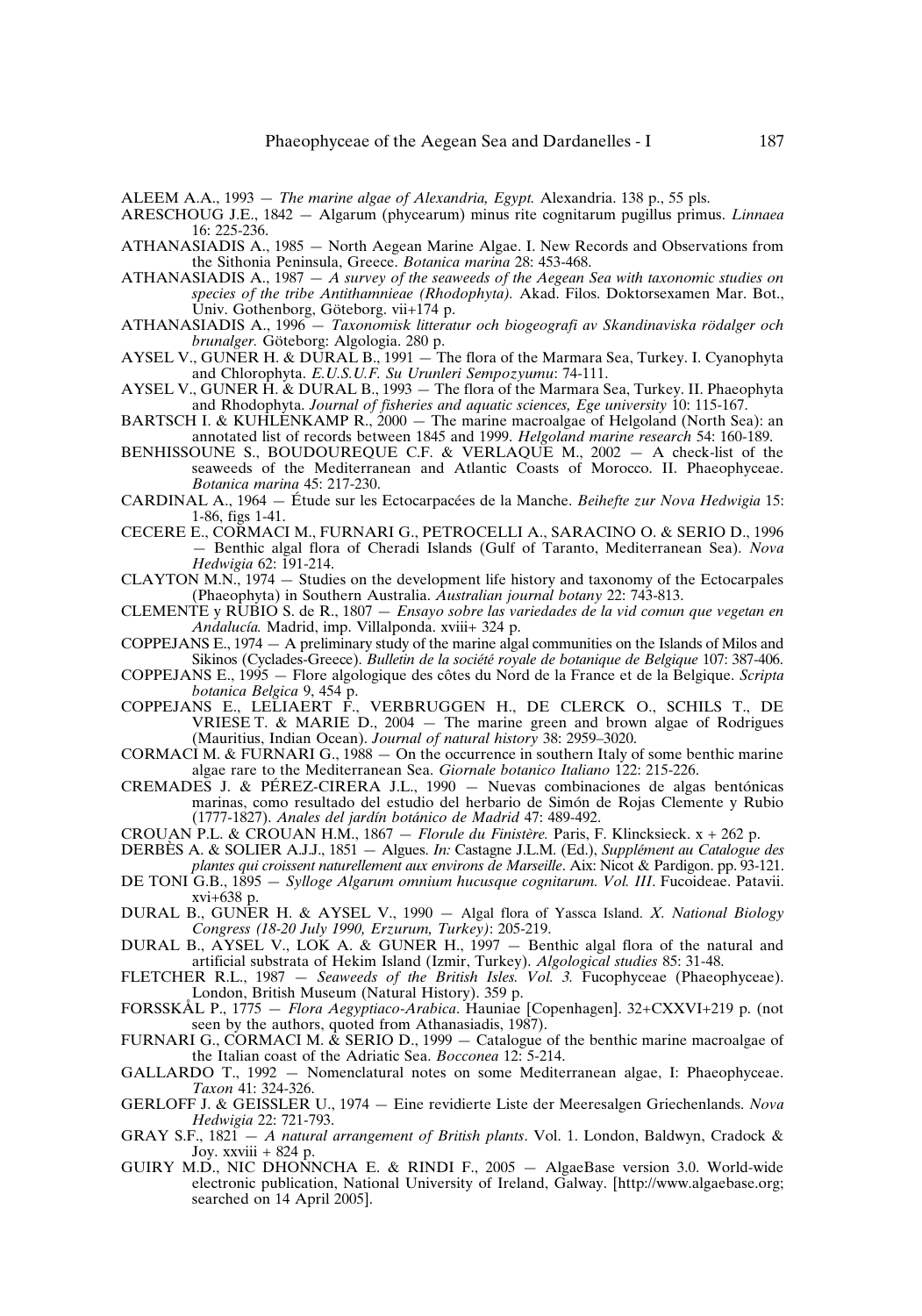- GUNER H., 1970 Ege denizi'nin sahil algleri uzerinde taksonomik ekolojik ara∫tırma. *Ege ïniversitesi fen fakultesi ilmi Raporlar Serisi*, No: 76.
- GUNER H., AYSEL V., SUKATAR A. & OZTURK M., 1983-1984 Check-list Izmir Bay Marine Algae: II. Phaeophyceae, Chlorophyceae and Cyanophyceae. *Ege university, faculty of science journal* 7: 57-65.
- GUVEN K.C. & OZTIG F., 1971 Uber die marinen Algen an den Kusten der Turkei. *Botanica marina* 14: 121-128.
- HAMEL G., 1931 *Phéophycées de France. Fasc. I*. Paris. p. 1-80.
- HAMEL G., 1935 *Phéophycées de France. Fasc. II*. Paris. p. 81-176.
- HAMEL G., 1939 *Phéophycées de France. Fasc. V*. Paris. p. 337-432+I-XLVII.
- HARITONIDIS S. & TSEKOS I., 1974  $-$  A survey of the marine algae of Thassos and Mytiline Islands. *Botanica marina* 17: 30-39.
- HARITONIDIS S. & TSEKOS I., 1975 Marine algae of northern Greece. *Botanica marina* 18: 203-221.
- HAROUN R.J., GIL-RODRIGUEZ M.C., DIAZ DE CASTRO J. & PRUDHOMME VAN REINE W.F., 2002 — A checklist of the marine plants from the Canary Islands (Central Eastern Atlantic Ocean). *Botanica marina* 45: 139-169.
- HARVEY W.H., 1841 *A manual of the British algae*. London, Van Voorst. 1vii+229 p.
- HAUCK F., 1885 Die Meeresalgen Deutschlands und Oesterreichs. Ed.2. *In*: Dr. Rabenhorst L. (Ed.), *Kryptogamen-Flora von Deutschland, Oesterreich und der Schweiz*. Bd. 2. Leipzig, E. Kummer. xxiii+575 p.
- KIM H.S. & LEE I.K., 1992a Morphotaxonomic studies on the Korean Ectocarpaceae (Phaeophyta) I. Genus *Ectocarpus* Lyngbye. *The Korean journal of phycology* 7: 225-242.
- KIM H.S. & LEE I.K., 1992b Morphotaxonomic studies on the Korean Ectocarpaceae (Phaeophyta) II. Genus *Hincksia* J.E. Gray. *The Korean journal of phycology* 7: 243-256.
- KIM H.S. & LEE I.K., 1994 Morphotaxonomic studies on the Korean Ectocarpaceae (Phaeophyta) III. Genus *Feldmannia* Hamel, specially referred to morphogenesis and phylogenetic relationship among related genera. *The Korean journal of phycology* 9: 153-168.
- KJELLMAN F.R., 1872 *Bidrag till kännedomen om Skandinaviens Ectocarpeer och Tilopterider*. Stockholm. 112 p.
- KNOEPFFLER-PÉGUY M., 1970 Quelques *Feldmannia* Hamel, 1939 (Phaeophyceae-Ectocarpales) des côtes d'Europe. *Vie et milieu*, *sér. A*, 21: 137-188.
- KORNMANN P., 1953 Der Formenkreis von *Acinetospora crinita* (Carm.) nov. comb. *Helgoländer Wissenschaftliche Meeresuntersuchungen* 4: 205-224.
- KUCKUCK P., 1895 Ueber enige neue Phaeosporeen der westlichen Ostsee. *Botanische Zeitung* 53: 175-187.
- KUCKUCK P., 1897 Bemerkungen zur marinen Algenvegetation von Helgoland. *Wissenschaftliche Meeresuntersuchungen*. *Neue Folge. Abt. Helgoland* 2(1): 372-400.
- KUCKUCK P., 1929 Fragmente einer Monographie der Phaeosporeen. *Wissenschaftliche Meeresuntersuchungen*. *Neue Folge. Abt. Helgoland* 17(4): 1-93.
- KUCKUCK P., 1956 Ectocarpaceen-Studien IV. *Herponema, Kützingiella* nov. gen., *Farlowiella* nov. gen. Herausgegeben von P. Kornmann. *Helgoländer wissenschaftliche Meeresuntersuchungen* 5: 292-325.
- KUCKUCK P., 1958 Ectocarpaceen-Studien V. *Kuckuckia, Feldmannia*. Herausgegeben von P. Kornmann. *Helgoländer wissenschaftliche Meeresuntersuchungen* 6: 171-192.
- KUCKUCK P., 1960 Ectocarpaceen-Studien VI. *Spongonema*. Herausgegeben von P. Kornmann. *Helgoländer wissenschaftliche Meeresuntersuchungen* 7: 93-113.
- KURT O., OZTURK M., AYSEL V. & TASKIN E., 2000 Specimens of Chlorophyceae of Dikili Gulf (Aegean Sea, Turkey). *Ondokuz Mayis University, Faculty of Fisheries Engineering, "SINOP-2000" Symposium of Fisheries (20-22th Sept. 2000)*: 376-384.
- KÜTZING F.T., 1843 *Phycologia generalis*. Leipzig, F.A. Brockhaus. XXXII+458 p.
- KÜTZING F.T., 1849 *Species algarum*. Leipzig, F.A. Brockhaus. vi + 922 p.
- KYLIN H., 1940 Die Phaeophyceen ordnung Chordariales. *Acta Universitatis Lundensis* 36: 1-67.
- LINDSTROM S.C., 2001 The Bering Strait connection: dispersal and speciation in boreal macroalgae. *Journal of biogeography* 28: 243-251.
- LYNGBYE H.C., 1819 *Tentamen hydrophytologiae danicae*. Hafniae (Copenhagen), typ. Schultziani. xxxii+ 248 p.
- NIZAMUDDIN M. & LEHNBERG W., 1970 Studies on the marine algae of Paros and Skinos Islands, Greece. *Botanica marina* 13: 116-130.
- NORRIS R.E. & WYNNE M.J., 1968 Notes on marine algae of Washington and Southern British Columbia, III. *Syesis* 1: 133-146.
- OLTMANNS F., 1922 *Morphologie Biologie der Algen. Vol. II.* Phaeophyceae-Rhodophyceae. Jena, Gustav Fischer. iv+439 p.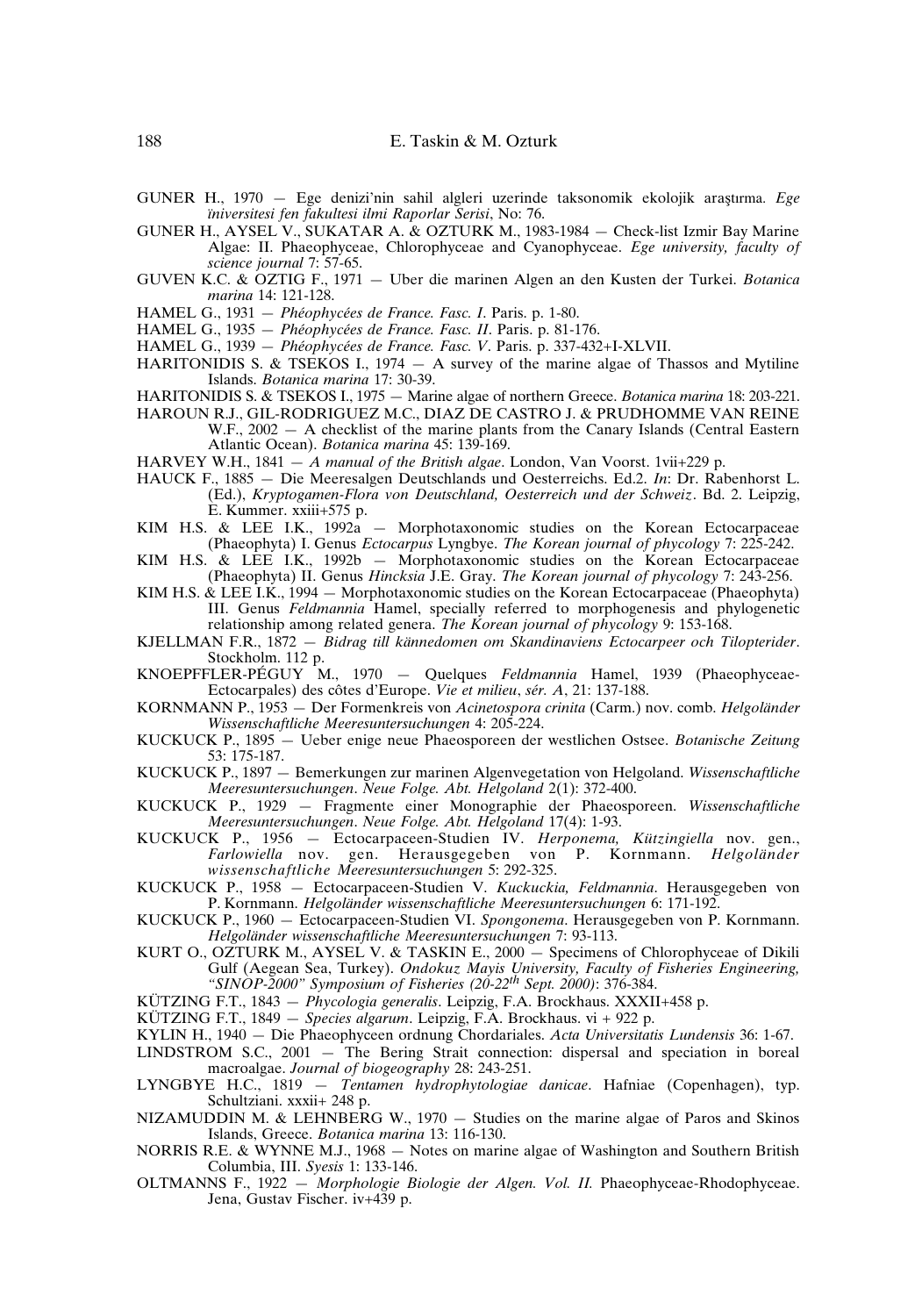- OZTURK M., 1983 Taxonomy of some Dictyotaceae (Phaeophyta) from the Bay of Izmir. *Doga bilim dergisi* 7: 85-92.
- OZTURK M. & GUNER H., 1986 Taxonomy and distribution of Ectocarpales (Phaeophyta) members on Aegean and Mediterranean Coasts of Turkey. *Turkish journal of botany* 10: 459-472.
- OZTURK M., 1988 Taxonomy and distribution of Cutleriales, Sphacelariales, Scytosiphonales and Dictyotales (Phaeophyta) members on Aegean and Mediterranean coasts of Turkey. *Turkish journal of botany* 12: 154-163.
- OZTURK M., 1993 Taxonomy and distribution of Chordariales and Sporochnales (Phaeophyta) members on Aegean and Mediterranean Coasts of Turkey. *Turkish journal of botany* 17: 237-247.
- OZTURK M., 1996a Taxonomy and distribution of Fucales (Phaeophyta) members on Aegean and Mediterranean coasts of Turkey. *Turkish journal of botany* 20: 109-118.
- OZTURK M., 1996b Taxonomy and distribution of Punctariales (Phaeophyta) members on Aegean and Mediterranean Coasts of Turkey. *Turkish journal of botany* 20: 127-132.
- PARKE M. & DIXON P.S., 1976 Check-list of British marine algae third revision. *Journal of the marine biological association of the United Kingdom* 56: 527-594.
- PEDERSEN P.M., 1978 Cultures studies in the pleomorphic brown alga *Myriotrichia clavaeformis* (Dictyosiphonales, Myriotrichiaceae). *Norwegian journal of botany* 25: 281-291.
- PEDERSEN P.M., 1979 Cultures studies on marine algae from West Greenland IV. *Giffordia ovata* (Fucophyceae, Ectocarpales). *Botanisk tidsskrift* 74: 57-65.
- PEDERSEN P.M., 1984 Studies on primtive brown algae. *Opera botanica* 74: 1-76.
- PEDERSEN P.M. & KRISTIANSEN A., 2001 On the enigmatic brown alga *Acinetospora crinita* (Ectocarpales, Fucophyceae). *Cryptogamie, Algologie* 22: 209-218.
- PETERS A.F. & RAMÍREZ M.E., 2001 Molecular phylogeny of small brown algae, with special reference to the systematic position of *Caepidium antarcticum* (Adenocystaceae, Ectocarpales). *Cryptogamie, Algologie* 22: 187-200.
- REINKE J., 1888 Die braunen Algen (Fucaceen und Phaeosporeen) der Kieler Bucht. *Berichte der Deutsche botanischen Gesellschaft* 6: 14-20.
- RIBERA M.A., GÓMEZ GARRETA A., GALLARDO T., CORMACI M., FURNARI G. & GIACCONE G., 1992 — Check-list of Mediterranean seaweeds. I. Fucophyceae (Warming, 1884). *Botanica marina* 35: 109-130.
- RINDI F. & GUIRY M.D., 2004 A long-term comparison of the benthic algal flora of Clare Island, County Mayo, western Ireland. *Biodiversity and conservation* 13: 471-492.
- ROSENVINGE L.K. & LUND S., 1941 The marine algae of Denmark. II. Phaeophyceae. I. Ectocarpaceae and Acinetosporaceae. *Kongelige Danske videnskabernes selskab, Biologiske skrifter* 1 (4): 1-79.
- SARTONI G. & DE BIASI A.M., 1999  $-$  A survey of the marine algae of Milos Island, Greece. *Cryptogamie, Algologie* 20: 271-283.
- SAUVAGEAU C., 1899 Les *Acinetospora* et la sexualite des Tilopteridacees. *Journal de botanique ( Morot)* 13: 107-127.
- SILVA P.C., MEÑEZ E.G. & MOE R.L.,  $1987 -$  Catalogue of the benthic marine algae of the Philippines. *Smithsonian contributions to the marine sciences* 27: 1-179.
- SILVA P.C., BASSON P.W. & MOE R.L., 1996 Catalogue of the benthic marine algae of the Indian Ocean. *University of California publications in botany* 79: 1-1259.
- SOUTH G. R. & CARDINAL A., 1970 A check-list of marine algae of eastern Canada. *Canadian journal of botany* 48: 2077-2095.
- STEGENGA H., BOLTON J.J. & ANDERSON R.J., 1997 *Seaweeds of the South African west coast.* Cape Town, Bolus Herbarium, University of Cape Town. 655 p.
- TASKIN E., OZTURK M., KURT O. & OZTURK M., 2001 Check-list of marine flora of Turkey. 7<sup>th</sup> International Phycological Congress, 18-25 August 2001 Thessaloniki, Greece. *Phycologia* 40 (4) Supplement, p. 71.
- TASKIN E., OZTURK M., KURT O. & OZTURK M., 2003 Marine algae of Kilitbahir Shore (Gelibolu, Canakkale, Turkey). *Pakistan journal of botany* 35: 53-59.
- TASKIN E., OZTURK M., KURT O. & FIRAT C., 2004 Marine algae of Candarli Bay (Aegean Sea, Turkey). *Turkish journal of aquatic life* 3: 192-192.
- TSEKOS I. & HARITONIDIS S., 1974 The marine algae of Rhodos Island, Greece. *British phycological journal* 9: 399-406.
- UWAI S., KOGAME K. & MASUDA M., 2000 Morphology and life history of four Japanese species of *Elachista* (Elachistaceae*,* Phaeophyceae), including a new record of *E. fucicola*. *Phycological research* 48: 267-279.
- VERLAQUE M., 2001 Checklist of the macroalgae of Thau Lagoon (Hérault, France), a hot spot of marine species introduction in Europe. *Oceanologica acta* 24 (1): 29-49.